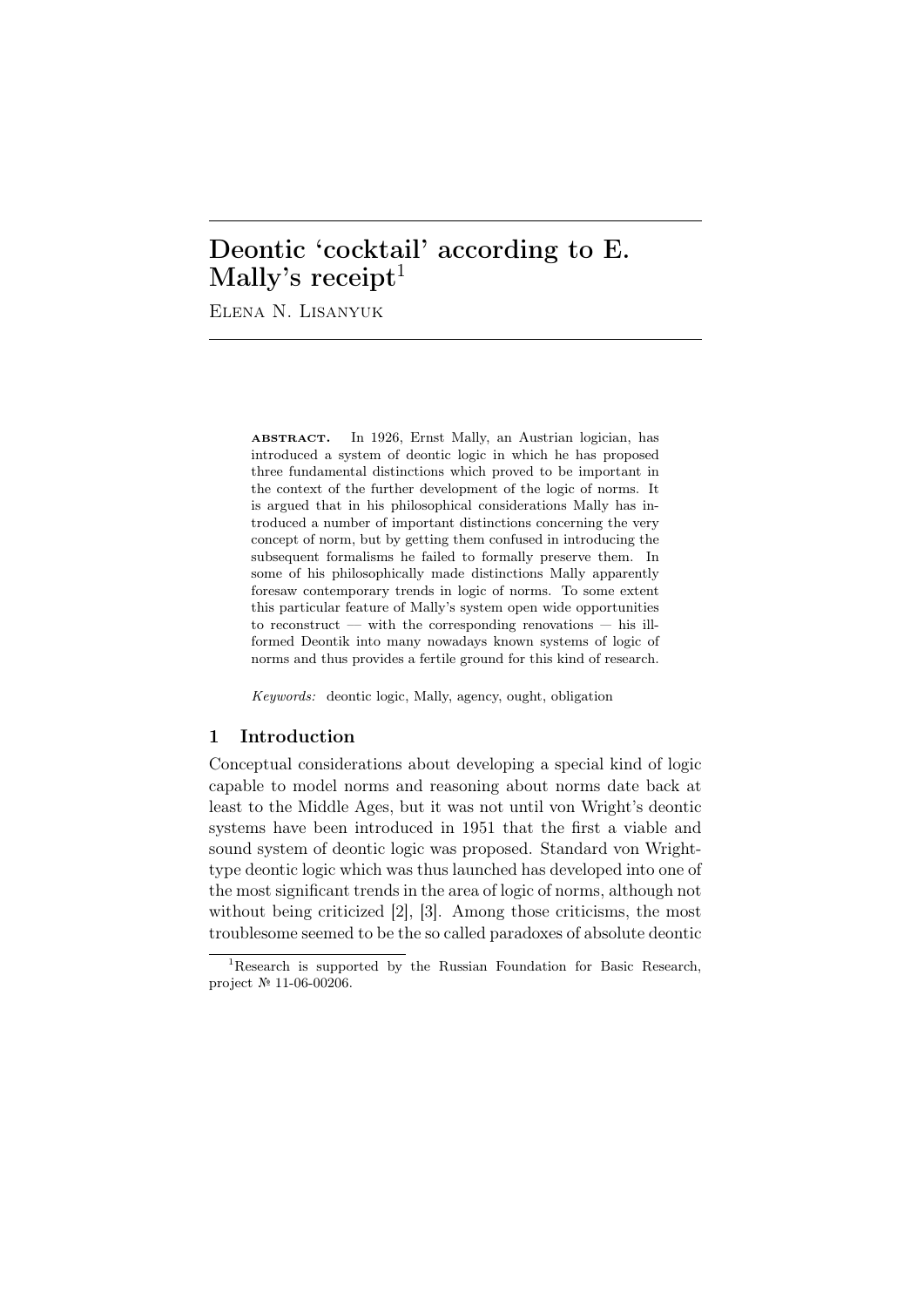logic that targeted one of the central concepts of standard deontic logic, namely the concept of deontically perfect state of affairs, the one in which all norms are assumed to be fulfilled [4, p. 401]. Today, when diverse trends in this area have emerged, these paradoxes are regarded to be characteristic rather of the type of deontic system, than of the logic of norms as a part of contemporary logic [7, p. 172].

As a logical investigation of normative reasoning, or reasoning in the framework of normative systems, logic of norms is constantly moving towards more adequate norms understanding which is obtained in the framework of their formal representation. In the very beginning of its development, the goal of norms' formal representation was thought to be achieved by means of deontic calculi, that later have been supplemented by standard semantic structures, which yet later has proved to be in many aspects inadequate [5, p. 148]. Contemporary normative formalisms tend to regard semantic aspects of norms as more fundamental then inferential relations among them.

Both the structure of norm and as well as the relations established between the elements of it are assumed as relevant for being modeled by means of a logical theory. For this reason, they form one of the key issues in defining norm in the sense of logic. Norms consist of four basic elements [4, p. 380]:

- 1) actions, or states of affairs, which can be;
- 2) (according to norm character) allowed, prescribed or prohibited from being performed by agents;
- 3) agents as subjects of norms;
- 4) conditions (actions or states of affairs) for norms' emerging or ceasing.

Deontic logic proper regards (1) and (2) as more fundamental for logical investigations about norms and for this reason it may be called 'objectivist' trend in the logic of norms. Deontic logic pursues logical aspects of the relations between (1) and (2), on the one hand, and norms' obedience or disobedience, on the other. This 'objectivist' approach relies to a large extent on an assumption that proper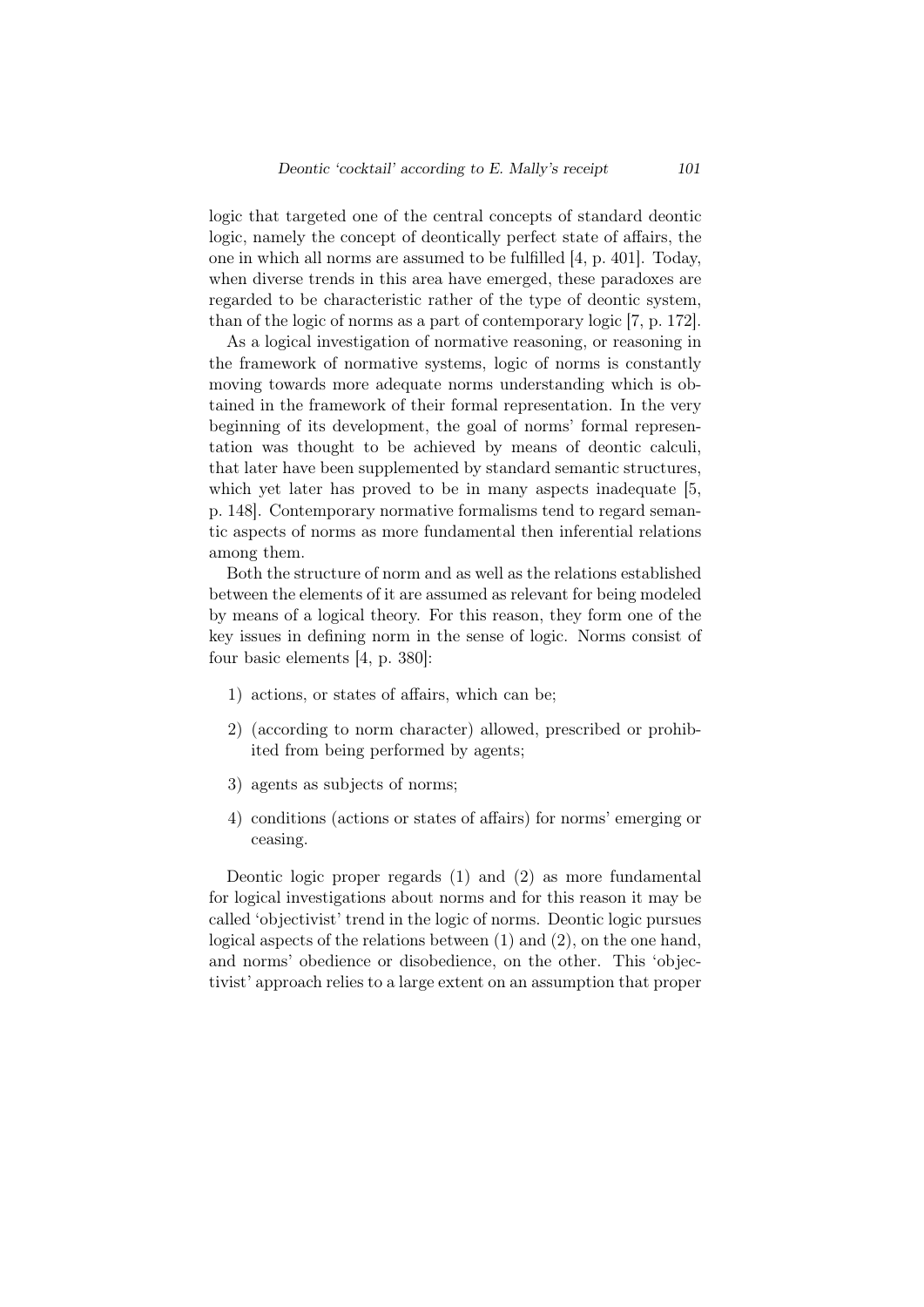understood norms are impersonal timeless absolute (condition-free) regulations. In this way, norms, when they are obeyed, generate a normatively ideal (perfect) state of affairs, or deontically ideal world. According to the deontic approach, norms proper may enter conditional regulations becoming thus the elements of them together with  $(3)$ ,  $(4)$ , temporal, epistemic and other modalities, but this fact does not preclude deontic theories from studying their central concept of normative relation between  $(1)$ – $(2)$  and deontically perfect worlds.<sup>2</sup>

Indeterministic agent-dependent logic of norms regards issues  $(3)$ – $(4)$  as more significant than  $(1)$ – $(2)$  and is a major contemporary rival of deontic logic. Norms' analysts belonging to this trend see the relation between agent, (3), and its strategy in goal-oriented activities as key issue for studying human beings' normative behavior in which deontically understood norms  $(1)$ – $(2)$  form a correlative element of agent's strategy. Indeterministic logic of norms stems out of von Wright's ideas of logic of action [3] and A. Prior's theory of branching time [17], [18] and is being developed in the works of J. Horty [11], N. Belnap [9] and others.

Indeterministic logical theories of obligation introduce special *stit*-operator of agency which may be understood in different ways depending on the interpretations of concepts of history, time and moment [8], all of them are related to agent's actions. These theories incorporate two important ideas concerning logical analysis of agency. The first is that of agent's ability to do something as closely related to both what an agent ought to do and what should have done. J. Horty calls it Meinong*\*Chisholm analysis and reports that it can be traced back to the works of some German and Austrian philosophers [11, pp. 44–46]. The other one explicitly marks the borderline distinction between SDL altogether with its further developments and indeterministic theories and proposes the concepts of branching time and corresponding linear histories as intrinsic to agent's behavior in such a way that the latter is assumed to be dependent of agent's previously made choices in the way that it secures its freedom in what concerns its future choices. Contrary to that, SDL as well as its contemporary versions rely on certain determined

<sup>2</sup>See [7] for a substantial exposition of deontic logic proper.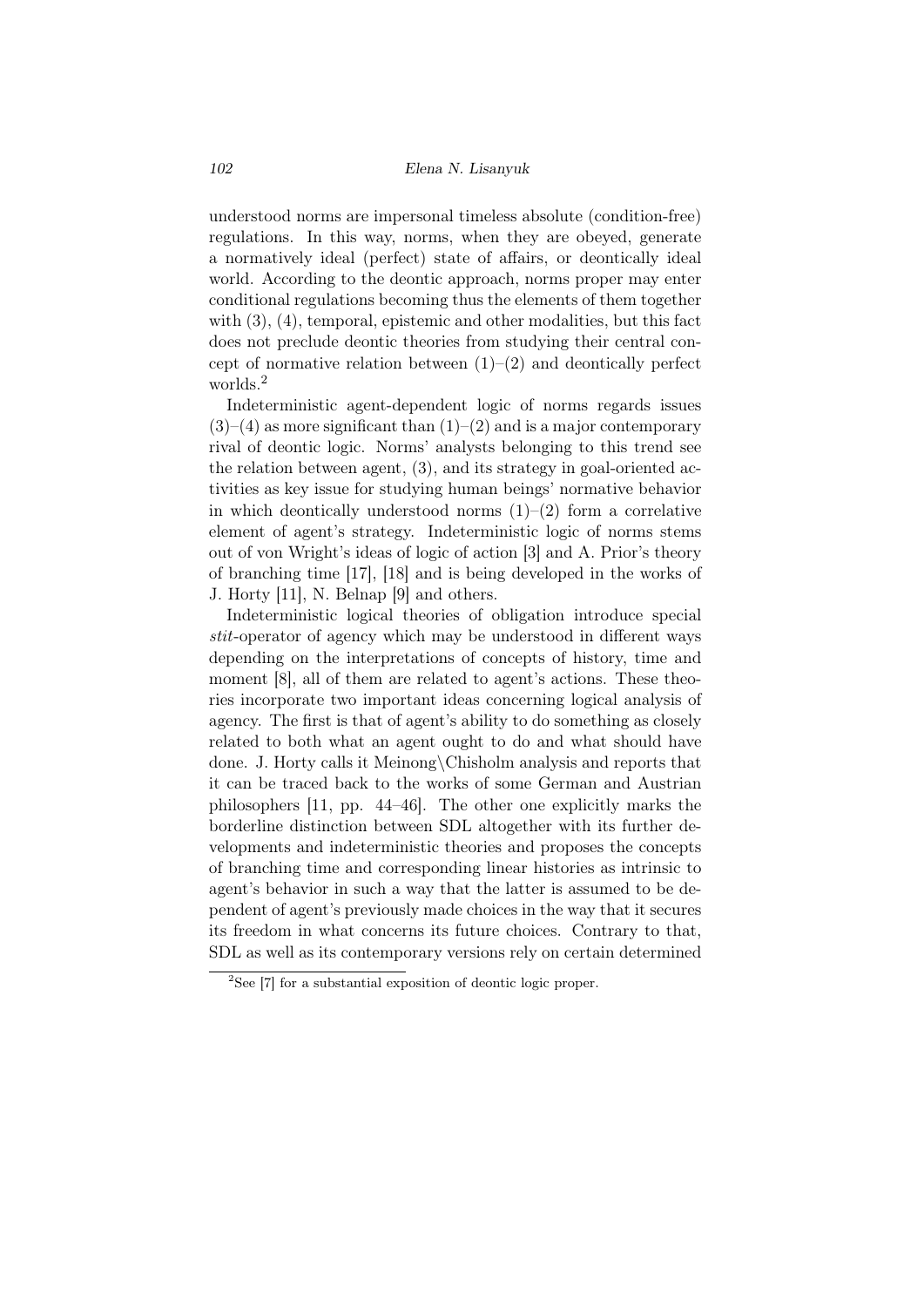future state of affairs thus leaving no room for agent's future choices otherwise than being caused by those previously made.

In this paper, some arguments are proposed to support of the idea that Austrian logician Ernst Mally should be added to the list of those German-speaking philosophers whose conceptual considerations of the issue gave rise to the idea of agent-dependent normativity. It is also suggested that in his *Deontik* Mally was the first to introduce a deontically understood agential ought as distinct from agent-free impersonal obligation, though, apparently, did it in somewhat vague way.

## 2 Who is Mally?

Ernst Mally (1879–1944), an Austrian logician, a pupil of Alexius Meinong and the author of several philosophical writings, was born in Slovenia which then has been a part of Austro-Hungarian Empire. In 1926 Mally published a book *Grundgesetze des Sollens: Elemente der Logik des Willens* ('The Basic Laws of Ought: Elements of the Logic of Willing') [16] in which he proposed a logical theory which happened to become the first approach to formulate a system of deontic logic. Ernst Mally called his theory *Deontik* and thus became the author of the both, the first system of deontic logic and the term for this branch of logic.

As a viable formalism, his system has proved to be unsuccessful. Mally's book is almost 100 pages long but the chapter in which the calculi is proposed is hardly longer than 15 pages and then throughout other 15 pages 35 theorems are given followed by concise explanations. In the rest of his book, Chapters III and IV, he pursues the surprising consequences his system yields. In doing so he notoriously tries to show that the reason for those strange consequences to follow has to be looked for not in the axiomatic basis of the system, but instead in the properties of logic of obligation and will itself, or in the idea of pure ethics which he advocates in his book.

E. Mally held very radical national socialist views during the whole of his life. He was a teenager when he has joined one of Austrian radical movements, later he became a member of an Austrian radical society that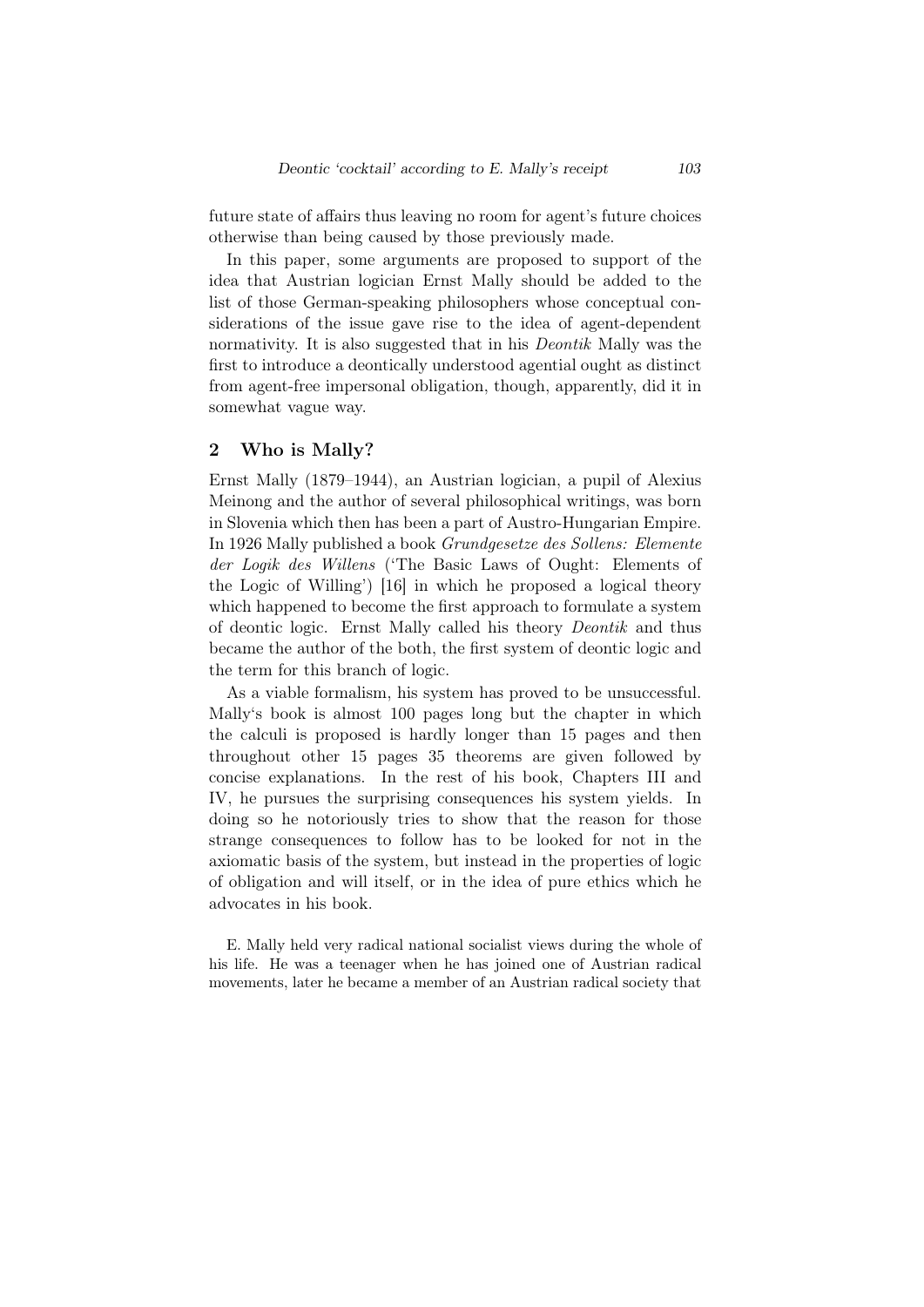have been supporting the idea of the Anschluss of Austria to Germany even before the World War I, and joined NSDAP immediately after it had happenned. He was an active Nazi-party member and in most of his papers written during the last decade of his life he argues for the Nazi ideology [22].

Yet despite these 'hard' facts of his biography his philosophical and logical heritage never fully went into oblivion as one may well be inclined to think. His intellectual life is usually divided into 3 stages. The first stage was devoted to the object theory [21], [6]. During the second Mally studied various philosophical issues sometimes with the help of the object theory, and the third saw his politically oriented writings. The book in which his Deontik is proposed belongs to the second period and was written before he has started to pursue his political activities also in the philosophical papers. Despite the fact that his system has turned out to be ill-formed, and, perhaps even because of it, Mally's deontic logic remained being mentioned whenever the issue of the starting point of the development in this area of deontic logic has been touched. However, in most cases the mentioning is being done in the sense of unsuccessful start.

Unlike his teacher, A. Meinong, Ernst Mally has founded no philosophical school, yet he had several pupils. One of them, Karl Wolf, in collaboration with his pupil, Paul Weingartner, in 1971 prepared and published the modern edition of E. Mally's *Grundgesetze des Sollens: Elemente der Logik des Willens* [16] with the substantial philosophical foreword.

The company of Mally's critics includes many outstanding logicians that have essentially contributed to the field of logic of norms: K. Menger, who was the first to attack Deontik, G.von Wright [2], [3]; D. Follesdal and R. Hilpinen [10], J. Wolensky [20]. O. Weinberger [19] suggests an outline of Mally's system; J.-G. Lokhorst proposed several reconstructions of Mally's *Deontik* along with some critical renovations [12], [13], [14], [15].

According to most of them, there are three main reasons responsible for Mally's logical failure. As Lokhorst summarizes them in [12] these are (1) the classical two-valued propositional calculus which forms the non-deontic part of Mally's system and (2) the fact that some deontic axioms are vague and need modifications, and (3) both  $(1)$ – $(2)$ .  $(1)$  is the issue particularly criticized by K. Menger, and is also touched upon by Lokhorst, too: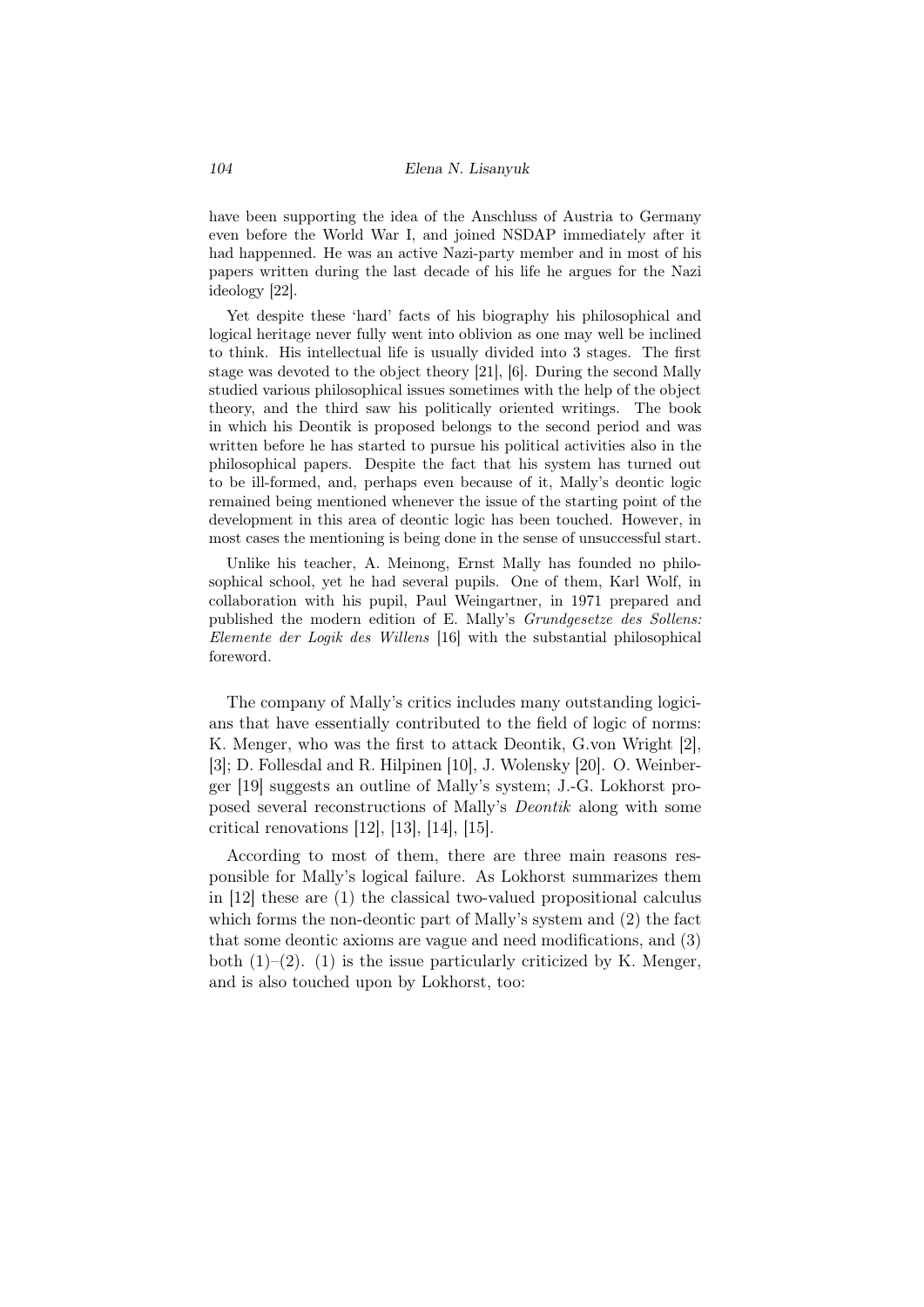*If Mally's deontic principles are added to a system in which the so-called paradoxes of material and strict implication are avoided, many of the 'surprising' theorems (such as (34) and (35)) are no longer derivable and*  $A \leftrightarrow A$  *is no longer derivable either. But most of the theorems which Mally regarded as 'plausible' are still derivable. The resulting system is closely related to Anderson's relevant deontic logic* [12].

## 3 Mally and Jorgensen's dilemma

Throughout his book Mally neither explicitly specifies the nondeontic part of his system, nor he accepts any propositional tautologies as belonging to his system. Thus, it would be unfair to maintain as Lokhorst does [12] that Mally proposes a (classical) propositional basis for his system in the way von Wright or later deontic logicians did and that has become quite standard in the second half of XX century [5].

Instead, we find a number of philosophical explanations concerning the nature of implication from which one may conclude that he clearly distinguishes his system as the logic of what is thinkable (*Denklogik*) or the object logic (*Gegenstandlogik*) from the system suggested in *Principia Mathematica* by Russell and Whitehead.<sup>3</sup> He holds the view that the latter describes the logical relations between propositions understood as propositional functions and calls it logistics (*Logistik*) [16, p. 236, 320 (notes 4–6)]. Mally purports to make this distinction as sharp as possible, especially in the chapters III and IV of his book where he notoriously advocates his ill-formed system. In doing so he believes that willing and obligatoriness are conceptual objects that have their special logic which is different from what he calls logistic [16, p. 237]. Unfortunately, whereas in his philosophical explanations Mally indeed draws this distinction between the two kinds of logic, in his formalism he gets them confused. This is one of several confusions made in the *Deontik* that apparently led to the failure of the system.

Another confusion in his book follows immediately out of the one just discussed. In the same way as with the kinds of logic, Mally says that a rigor distinction should be made between the

 ${}^{3}$ See also [6] on this point.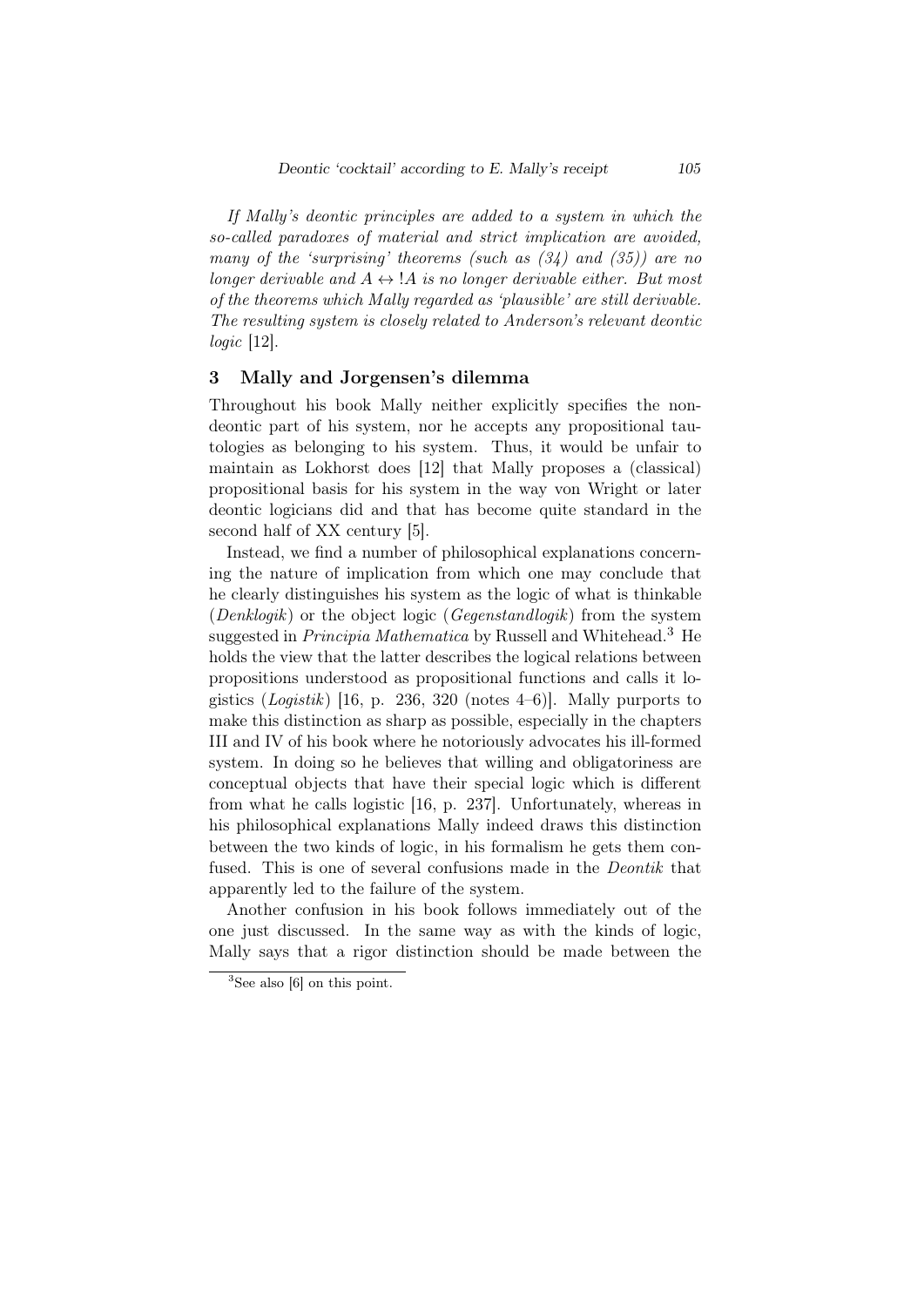kinds of implications that hold in case of propositions and in case of objects, or states of affairs (*Sachverhalt*), respectively. A *impliziert* B  $(A \text{ implies } B)^4$  and A *fordert* B  $(A \text{ demands } B)^5$  are distinct from each other and are meant to be propositional and normative respectively.<sup>6</sup> The former is apparently truth-functional and close to what one may call material implication, whereas the latter looks more like formal implication [16, note 31]. Consequently, in what concerns (1) Mally did go wrong but not in the way diagnosed by K. Menger or J.-G. Lokhorst, but rather in the other way round. He has put the two distinct types of inferential relations into one system and thereby has got different ontological assumptions confused, and he did so by applying the truth-functional propositional patterns of logical inferences to propositions he himself takes in different, sometimes prescriptive, sense.

It seems that in these wrongly understood inferential relations among propositions expressing norms Mally indeed had been the first to overlook the problem [2, p. 291] which later has been called Joergensen's dilemma. Norms' analysts widely recognize this dilemma which amounts to the following. The practice of defining logical consequence in terms of satisfiability rests on the assumption

 $\rm ^4The$  relation of implication is a relation between propositions describing two states of affairs, A and B respectively, that are understood or take place in such a way that A implies B, but this relation is not the one to be found between propositions expressing what is being thought or willed or ought to be, explains E.Mally before he turns to outline his system. From the fact that the state of affairs A does not happen any other state of affairs follow and an actual state of affairs is implied by whatsoever state of affairs [16, pp. 238–240].

<sup>5</sup> 'When something is being desired, everything in absence of which this volition may not realize, is being also desired. This is the essence of the volition.' [16, p. 246]. 'It lies in the very essence of willing that willing is just willing whatsoever that willing implies. . It has happened to everyone that in some unforeseen circumstances in which one finds oneself to be obliged to apologize for one's undesired behavior it is natural to say that one did not know the consequences if his or her actions, but should have thought that this undesired thing would happen' [16, p. 273].

 ${}^{6}$ The fact that these are distinct is obvious in his definition of connective f: *A* f *B* = *A*  $\rightarrow$  !*B*, and in Axiom III:  $(A \nvert B) \leftrightarrow$  ! $(A \rightarrow B)$ . With the help of these Mally suggests the way how they can be expressed in terms of each other. It is also clear that he sees the right parts of the two as equipollent, taking so far their equipollency as innocuous for his system.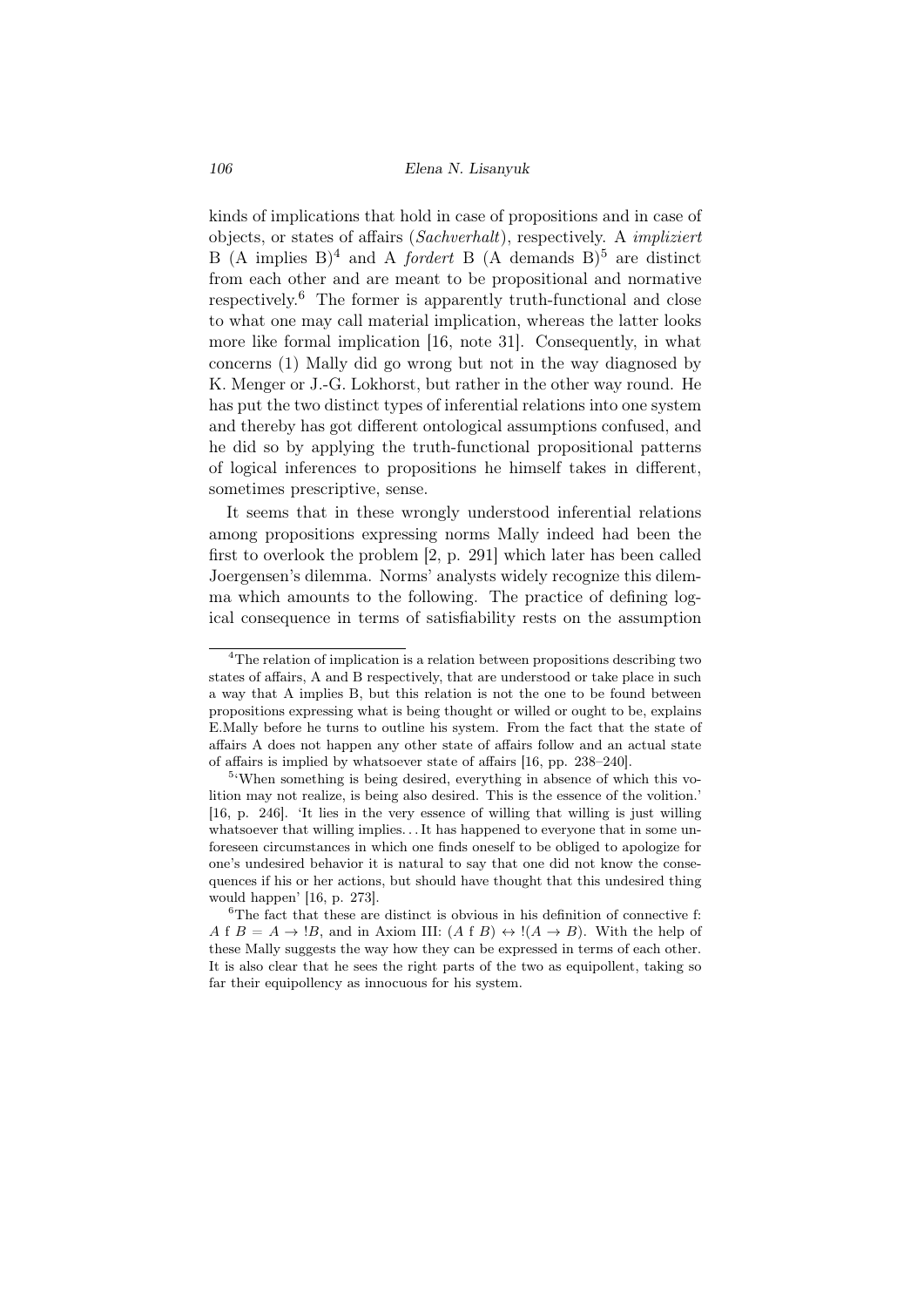that truth values are necessary properties of propositions describing states of affairs. Contrary to descriptive propositions, prescriptively taken norms lack truth value. Consequently, either no logic of norms proper is possible, or the idea of truth value based on the concept of satisfiability of propositions needs reconsideration. Most results in logic of norms so far have been acquired in the framework of the latter line.<sup>7</sup>

# 4 Willing, obligatoriness and norms in Mally's system

What concerns (2) Lokhorst suggests three sound reformulations of Mally's system and does so by proposing alternative non-deontic bases that enrich Mally's authentic system with additional postulates as well as by modifying some of Mally's original axioms. Lokhorst's reconstructions result respectively in two versions of RD, a relevant deontic system with the system R as its non-deontic part [12] and RD with a propositional constant of andersonian type [15], and KD, a version of standard von-Wright-type deontic system [12].

Mally has in mind three different concepts of what obligatoriness may mean when applied to a state of affairs, to a conceptual (intentional) object and to a relation among them respectively. Whereas the first and the third may be called norms in some sense, the second definitely may not, for it is meant to express Mally's philosophical idea of rationally put human will which in order to be feasible should be understood as a conceptual objec t and, consequently, as a logically consistent object. Mally suggests his system for the sake of showing how these distinct concepts logically relate to each other, and obviously fails on this point because gets the three formally confused.

Mally is aware of the fact that the three are distinct and holds the view that each of them requires different logic. The idea that the relations between norms and the propositions expressing the conditions for them as well as norms' obedience or disobedience are non-truth-functional is plain in what Mally says when trying to

<sup>&</sup>lt;sup>7</sup>For a survey of the development of logic of norms see [4]. [5] suggests an outline of the development of the concept of norm in the framework of logic of norms.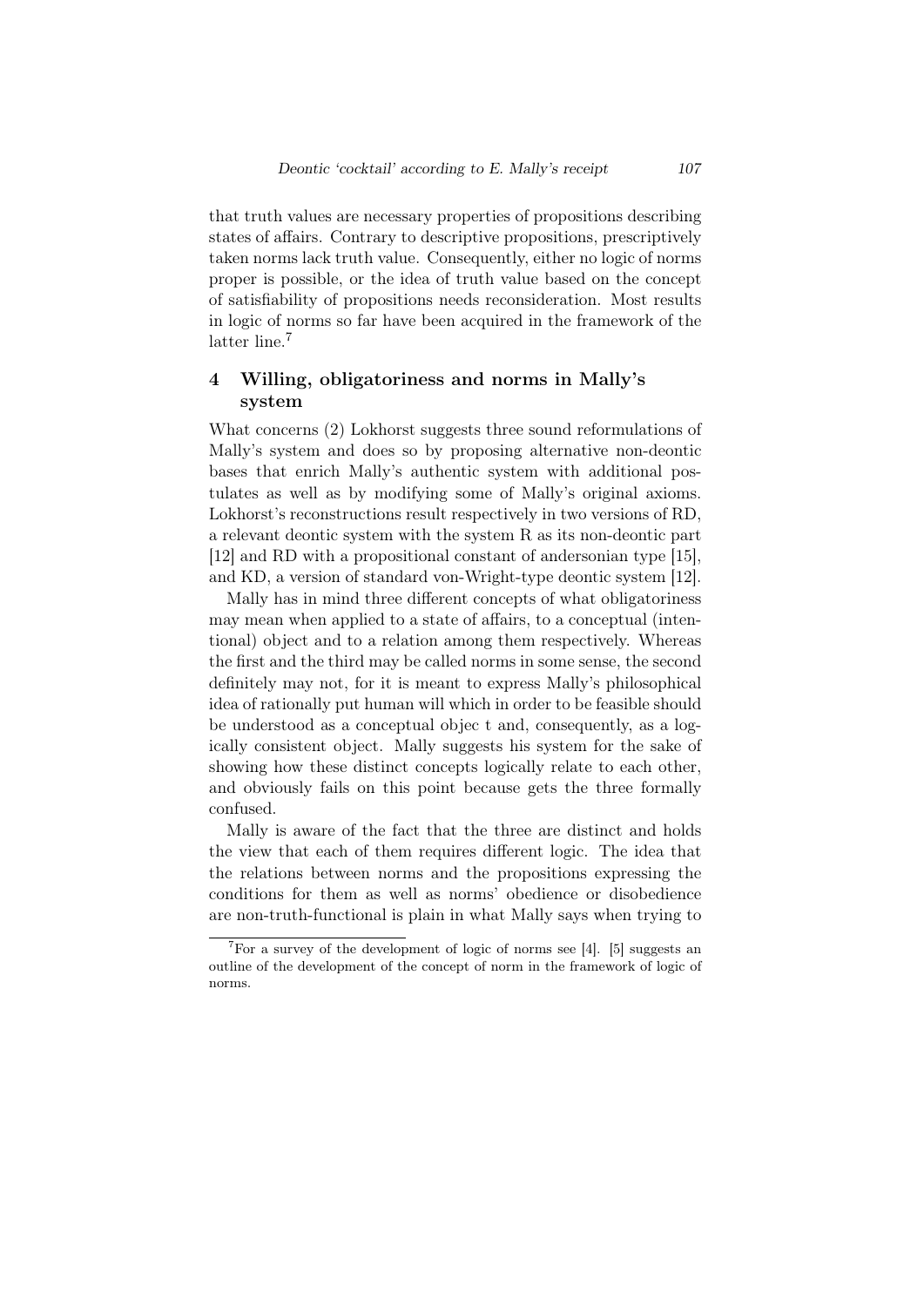justify the 'strange' consequences' his system yields. He is also very accurate in distinguishing the types of implications, namely, formal and material, especially when speaking of logical dependencies between the three.

## 5 Mally's *Deontik*

The non-deontic part of Mally's system consists of the sentential letters A, B, C, P and Q; the sentential variables M and N (these two groups of symbols refer to states of affairs); the sentential constants V (the *Verum*, Truth) and Λ (the *Falsum*, Falsity); the propositional quantifiers *∃* and *∀*, and the connectives *¬* , &, *∨*, *→* and *↔*. Λ is defined by  $\Lambda = \neg V$ .

The *deontic* part of Mally's vocabulary includes the unary connective !, the binary connectives f and  $\infty$ , and the sentential constants *∪* and *∩*. He supplies the *deontic* part of his system with the following definitions:

Def. f.  $A f B = A \rightarrow B$ .

Def.  $\infty$ . A  $\infty$  B = (A f B) & (B f A)

Def. *∩*. *∩* = *¬* U

There are five axioms in Mally's system. They are given in the Table together with original Mally's symbolisms and Lokhorst's formalizations of them.

|              | Basic principles                                                                  | Mally's formal-<br>ization                                                                          | Lokhorst's<br>formalization                                                                    |
|--------------|-----------------------------------------------------------------------------------|-----------------------------------------------------------------------------------------------------|------------------------------------------------------------------------------------------------|
| $\mathbf{i}$ | If $A$ requires $B$ and if $B$<br>then $C$ , then $A$ requires $C$ .              | $((A f B) \& (B \rightarrow$<br>$(C)) \rightarrow (A \nvert C)$                                     | $((A \rightarrow B) \& (B \rightarrow$<br>$(C)) \rightarrow (A \rightarrow !C)$                |
| ii.          | If A requires $B$ and if A re-<br>quires $C$ , then $A$ requires $B$<br>and $C$ . | $((A f B) \& (A f$<br>$(C)) \rightarrow (A f (B \&$<br>$\left(\begin{matrix} 1 \end{matrix}\right)$ | $((A \rightarrow B) \& (A \rightarrow$<br>$!C)$ $\rightarrow$ $(A \rightarrow !(B)$<br>$\& C)$ |
| iii          | A requires B if and only<br>if it is obligatory that if $A$<br>then B.            | $(A f B) \leftrightarrow \mathsf{!}(A$<br>$\rightarrow$ B)                                          | $(A \rightarrow B) \leftrightarrow I(A)$<br>$\rightarrow$ B)                                   |
| iv           | There is an unconditional-<br>ly obligatory which<br>is<br><i>obligatory.</i>     | $\exists U$ !U                                                                                      | ЧJ                                                                                             |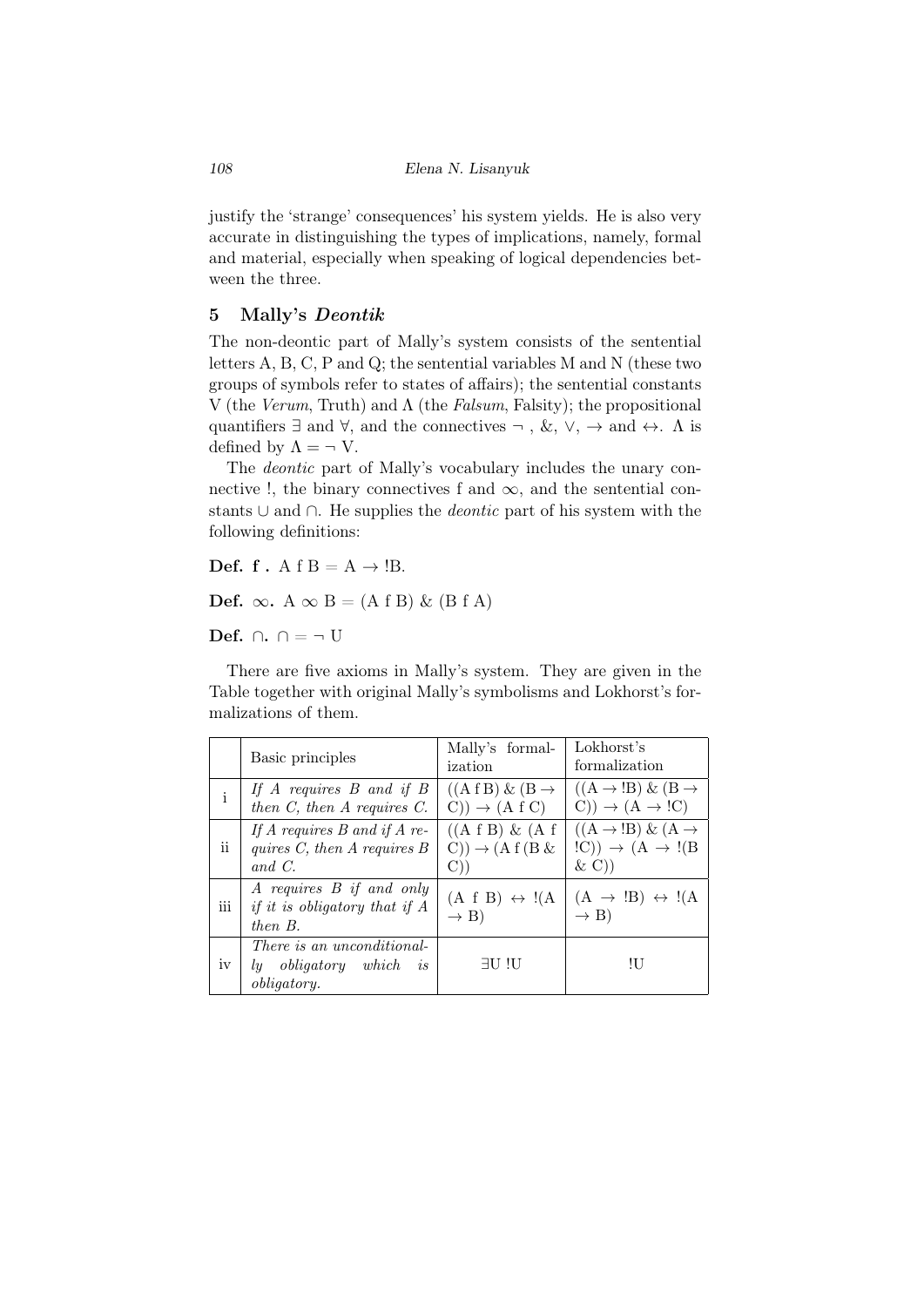|  | The unconditionally obli-<br>gatory does not require its<br>own negation. | $\neg(U f \cap)$ | $\neg(U \rightarrow \ln)$ |
|--|---------------------------------------------------------------------------|------------------|---------------------------|
|--|---------------------------------------------------------------------------|------------------|---------------------------|

Mally derived the following theorems from his axioms [16, pp. 252–269].

 $(1)$   $(A f B) \rightarrow (A f V)$ (2)  $(A f \Lambda) \leftrightarrow \forall M (A f M)$ (3) ((M f A) *∨* (M f B)) *→* (M f (A *∨* B)) (4) ((M f A) & (N f B)) *→* ((M & N) f (A & B)) (5) !P *↔ ∀*M (M f P) (6) ( $!P \& (P \rightarrow Q)$ )  $\rightarrow !Q$  $(7)$   $!P \rightarrow !V$ (8) ((A f B) & (B f C)) *→* (A f C)  $(9)$  ( $!P \& (P f Q) \rightarrow !Q$  $(10)$   $($ !A & !B $) \leftrightarrow$  !(A & B)  $(11)$   $(A \infty B) \leftrightarrow I(A \leftrightarrow B)$  $(12)$   $(A f B) \leftrightarrow (A \rightarrow B) \leftrightarrow I(A \rightarrow B) \leftrightarrow I \rightarrow (A \& \neg B) \leftrightarrow I \rightarrow A$ B)  $(13)$   $(A \rightarrow B) \leftrightarrow \neg(A \& \neg B) \leftrightarrow (\neg A \lor B)$ (14) (A f B) *↔* (*¬*B f *¬*A) (15) *∀*M (M f U)  $(16)$   $(U \rightarrow A) \rightarrow !A$  $(17)$   $(U f A) \rightarrow 'A$  $(18)$  !! $A \rightarrow !A$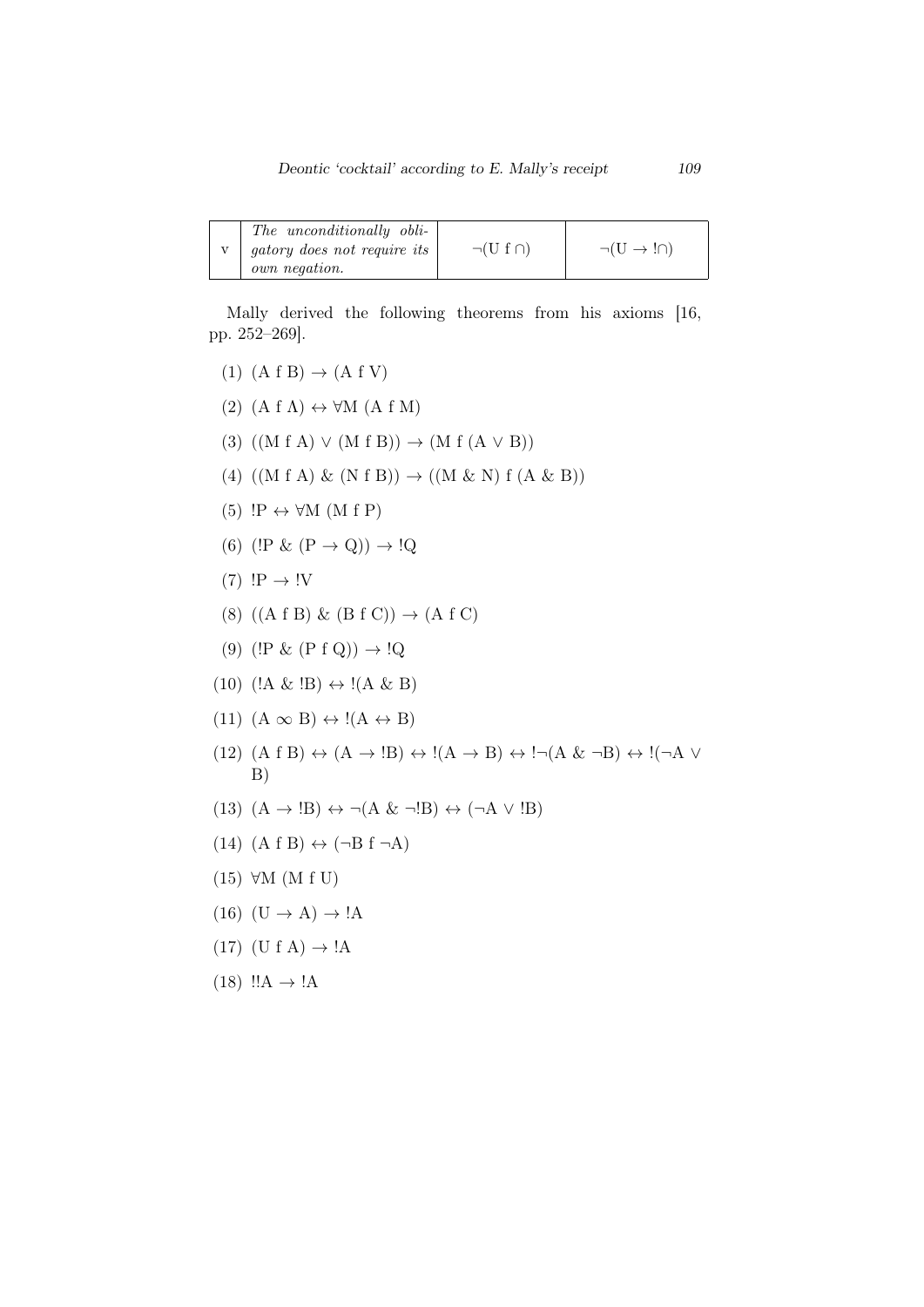- $(19)$   $!!$ A  $\leftrightarrow$  !A
- $(20)$  (U f A)  $\leftrightarrow$  (A  $\infty$  U)
- $(21)$  !A  $\leftrightarrow$  (A  $\infty$  U)
- (22) !V
- (23) V *∞* U
- (23') V f U
- (24) A f A
- $(25)$   $(A \rightarrow B) \rightarrow (A \text{ f } B)$
- $(26)$   $(A \leftrightarrow B) \rightarrow (A \infty B)$
- (27) *∀*M (*∩* f *¬*M)
- (28) *∩* f *∩*
- (29) *∩* f U
- $(30)$  ∩ f  $\Lambda$
- $(31) \cap \infty \Lambda$
- $(32)$   $\neg$ (U f  $\Lambda$ )
- $(33)$   $\neg(U \rightarrow \Lambda)$
- $(34) U \leftrightarrow V$
- $(35) \cap \leftrightarrow \Lambda$ .

## 6 'Surprising Consequences' and conceptual objects

Mally sees his theorems  $(1), (2), (7), (22)$  and  $(27)–(35)$  as 'surprising' (*befremdlich*) or even 'paradoxical'. Of these, (34) and (35) are reported to be the most surprising of his surprising theorems. Some of Mally's explanations concerning the reasons for calling these theorems surprising are also puzzling [12]. Mally's reasons for calling some of his theorems surprising will not be discussed here.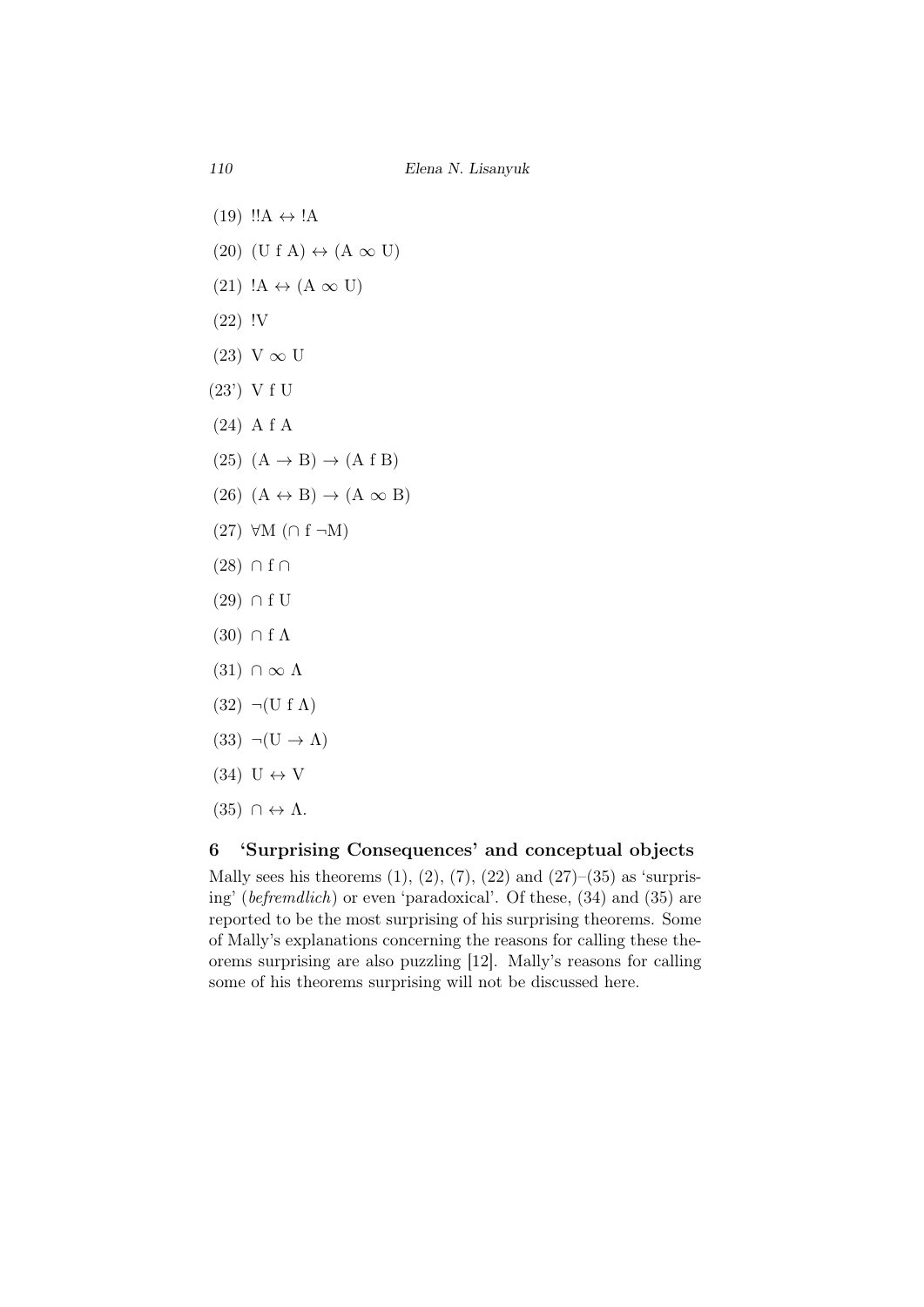The fact that theorems (23), (34) and (35) are derivable in Mally's system is clearly fatal for it. It has been pointed to by many *deontic* logicians, f.i. Menger, von Wright, Follesdal and Hilpinen, and Lokhorst. Definitely, the system that states, for instance, that every factual state of affairs is obligatory and what is obligatory is the case (34) has no chance to be accepted as a viable system. This totally unacceptable result has a number of confusions as its background and Mally's peculiar idea of what a fact is also belongs to them.

Mally believes that state of affairs, fact and object are distinct from one another. A state of affairs may be taken to be the meaning of a sentence which expresses the corresponding judgment (*Urteil*) but in this case the sentence is different from the proposition taken as propositional function. It is in the former sense that a proposition should be referred to as true (*Tatsachen*) <sup>8</sup> or not true (*Untatsachen*), and this is distinct from how it is referred to in propositional logic, or the theory he calls logistic. '*The concept of factual state of affairs (Tatbestand) lies in the background of the concept of implication, and is a very important concept of thought; it cannot be grasped unless applied to*' [16, p. 289].

Mally insists that logistic is a logic of propositional, or linguistic forms, and is not logical theory proper, for propositional forms themselves never become available for evaluation as being true and false unless some facts, or actual states of affairs, are understood as being described by them. '*This is how the same rules are used for indefinite descriptions of states of affairs and for real facts that indeed may differ from one another* [16, p. 236]. In other words, Mally explicitly points that to say that a proposition is true is not the same as to say that it describes what is the case, for whereas being true as well as being not true are normally considered to be properties of a proposition, describing what is the case is a property

<sup>8</sup>Mally significantly avoids speaking of truth (Warheit) and truthfulness in his book. The reason for this may be that he has in mind a kind of intensional semantic presuppositions for his system. This may serve an appropriate explanation for the fact that in more or less the same significant way Mally obviates anything analogous to truth-functional logical semantics traditionally used in propositional logic. In doing so he seems to understand such semantic presuppositions as extensional and thus divergent from the semantic presuppositions his object theory requires.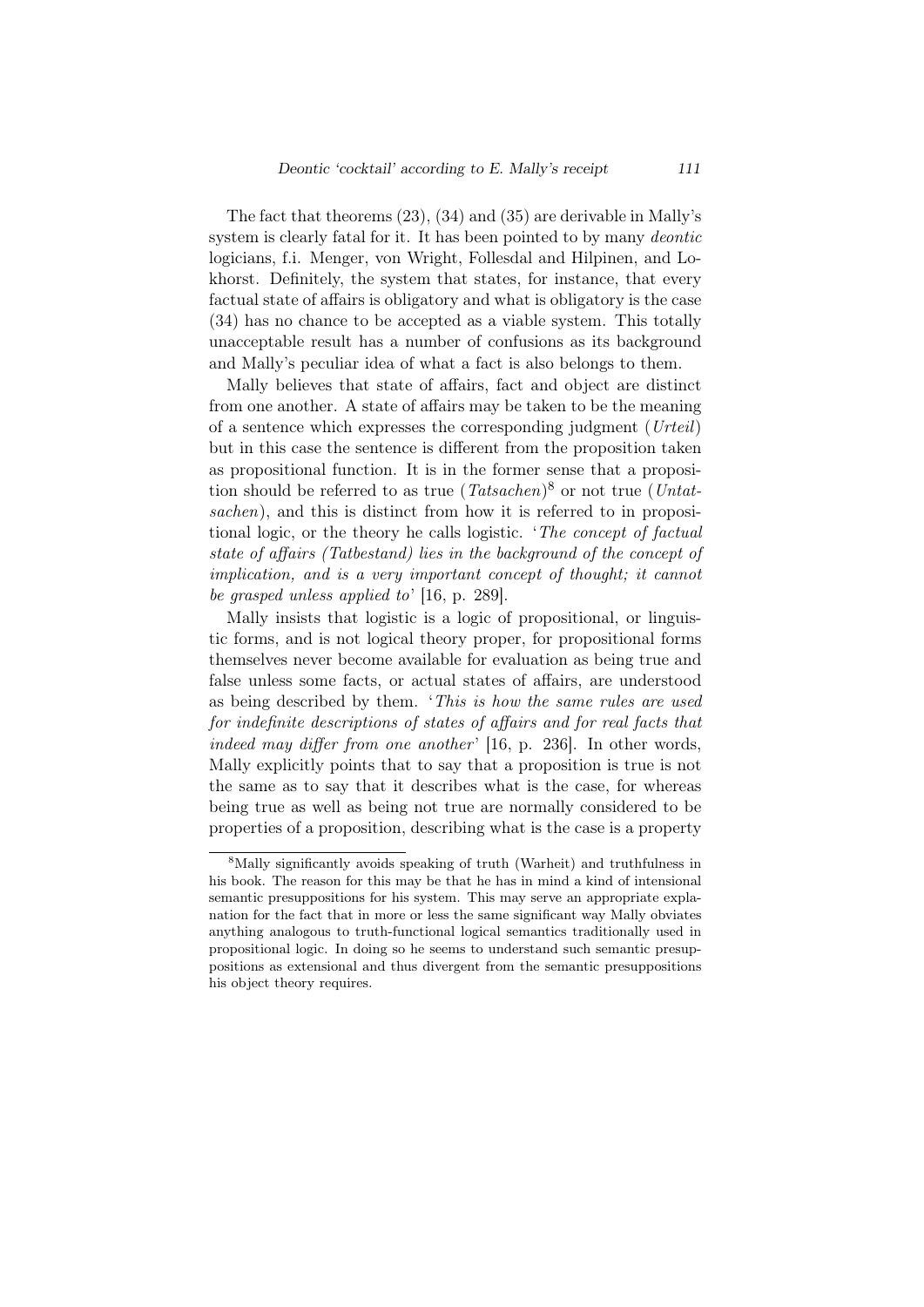of thought. The idea that our understanding of facts always occurs after the facts themselves occur makes the regularities we notice in material world obsolete, warns Mally in the Foreword of his book. However, notwithstanding that it has occurred as a material truth, once we make a conclusion that something is the case we take the latter as formally necessary (*richtig*). It is in this sense that Mally sees judgment and willing as formally necessary whenever the two meet in fact [16, p. 229].

This is how Mally arrives at his three-fold distinction. There are two groups of entities: propositions which in Mally's version are (contingent) linguistic forms, and states of affairs (*Sachverhalte*) which are kinds of conceptual objects capable of having factual counterparts and which are referred to by sentential variables in the non-deontic part of his system. The states of affairs fall into true and not true.

Throughout chapters I–II Mally diligently avoids telling what true or non-true states of affairs are. His key idea is that logic is a theory about intensionally understood states of affairs (*Sachverhalte*) and thoughts (*Denken*), and it is lies in the very concept of correct thought (*richtige Denken*) that it should grasp and model states of affairs and do so in order to unveil the nature of relations between the states of affairs and conceptual objects (*Gegenstande*) [16, p. 231]. Because applying a thought to a state of affairs in different empirical cases may yield diverse results [16, p. 233], logic should start with investigating what correct thought is. True (*Tatsashe*) states of affairs are those which are referred to by correct thought. It is the relation between the two sorts of conceptual objects that Mally places in the center of his peculiar 'truth theory', namely between what is thought to be a state of affairs and a conceptual object that is meant to correspond to it.<sup>9</sup>

<sup>&</sup>lt;sup>9</sup>There should be a way of distinguishing between the two in order to establish a sort of correspondence between these kinds of conceptual objects which are clearly distinct for Mally. The borderline has to be looked for in Mally's object theory [22]. Conceptual objects do not necessarily instantiate the properties they consist of; the former may be vague and logically inconsistent with respect to the latter. The fact that such an intensional object matches its factual instantiation is derivative from the fact that the object is sound in logical sense [21].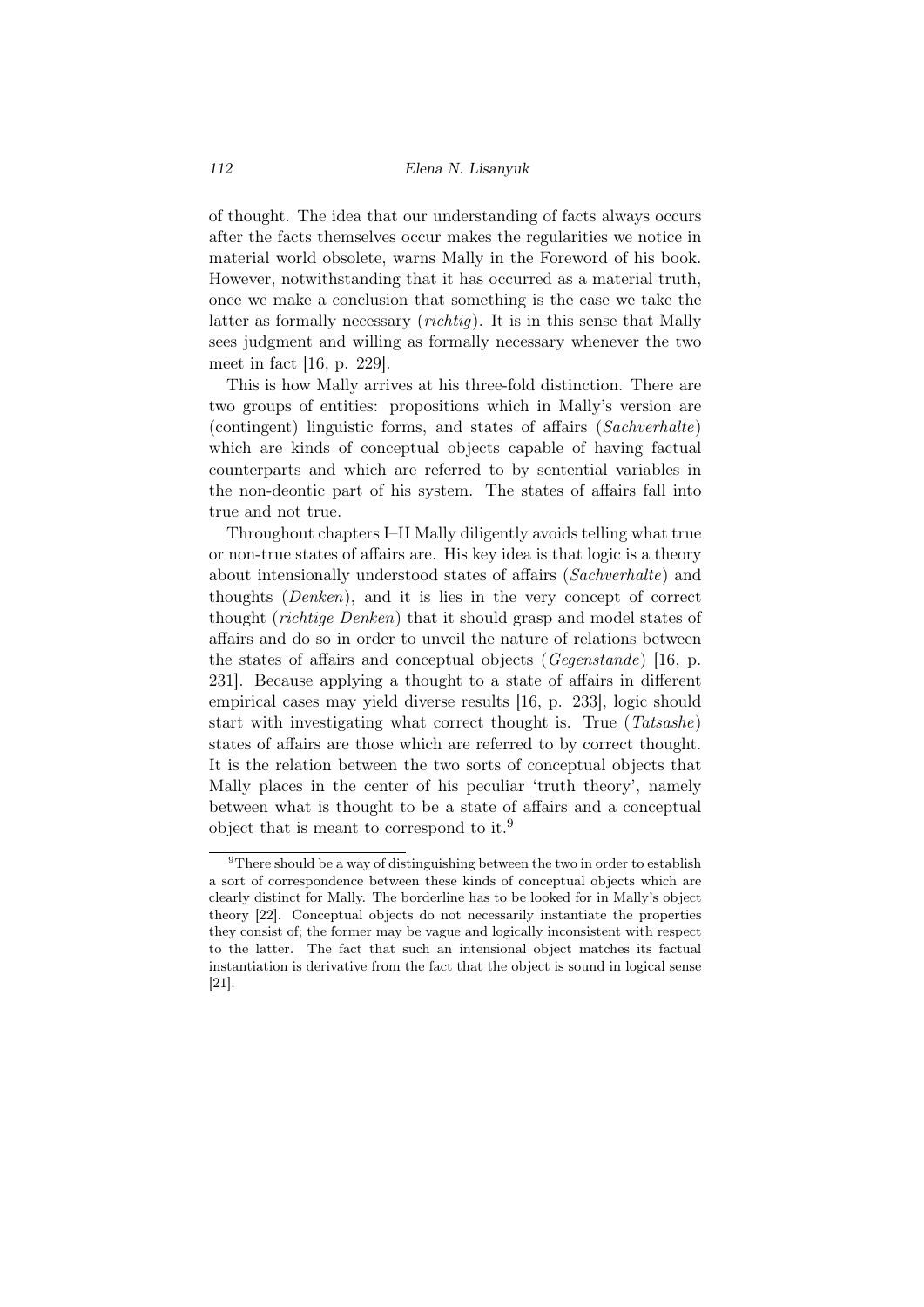## 7 Formalisms for conceptual objects

At this point one may easily notice the need for adequate symbolization for this three-fold division in the non-deontic part of Mally's system, and elementary first-order predicate logic seems to be an appropriate candidate for this. In fact, Mally does an explicit step towards using (monadic) predicate logic when proposing sentential letters as symbols for states of affairs (*Tatbestand*), sentential variables for any state of affairs whatsoever (*Sachverhalt*) and sentential constants V and for true (*Tatsache*) and Λ for not true (*Untatsache*) states of affairs. According to him, the relation between factual (*Falle x*) and conceptual states of affairs  $(B(x))$  (*Sachverhalte*) is expressed in the judgment (*Urteil*) of the form

There is at least one *x*, for which  $B(x)$  is the case,

which may be evaluated as true or not true and which can be reformulated so as to include all or some *x* respectively [16, pp. 236–237]. Throughout chapter I he indeed tries to use sentential variables as quantifiers but never goes beyond this point. Unfortunately, already in these symbolisms his three-fold distinction turns *de facto* to be expressed with the help of sentential variables only and thus gets formally collapsed.

However, this is not the only confusion in the non-deontic part of Mally's system. Having introduced the idea of different relations that hold between facts and between conceptual objects Mally apparently should have suggested some symbolisms that would exhibit the difference. His attempts towards doing so are seen in the fact that he introduces material implication which is meant to hold between states of affairs,  $A \rightarrow B$ , and a kind of formal implication, A f B, which may be interpreted as the deontic version of standard (aletic) formal implication, according to Def. f. Recalling now that there is a confusion among kinds of objects expressed with the help of sentential variables, letters and constants one gets a confusion with connectives as derived out of the sentential confusion. There seems to be a dilemma: drop the three-fold division and replace it with just one object, either propositional or conceptual, or abandon the functional distinction material*\*formal for implication. Had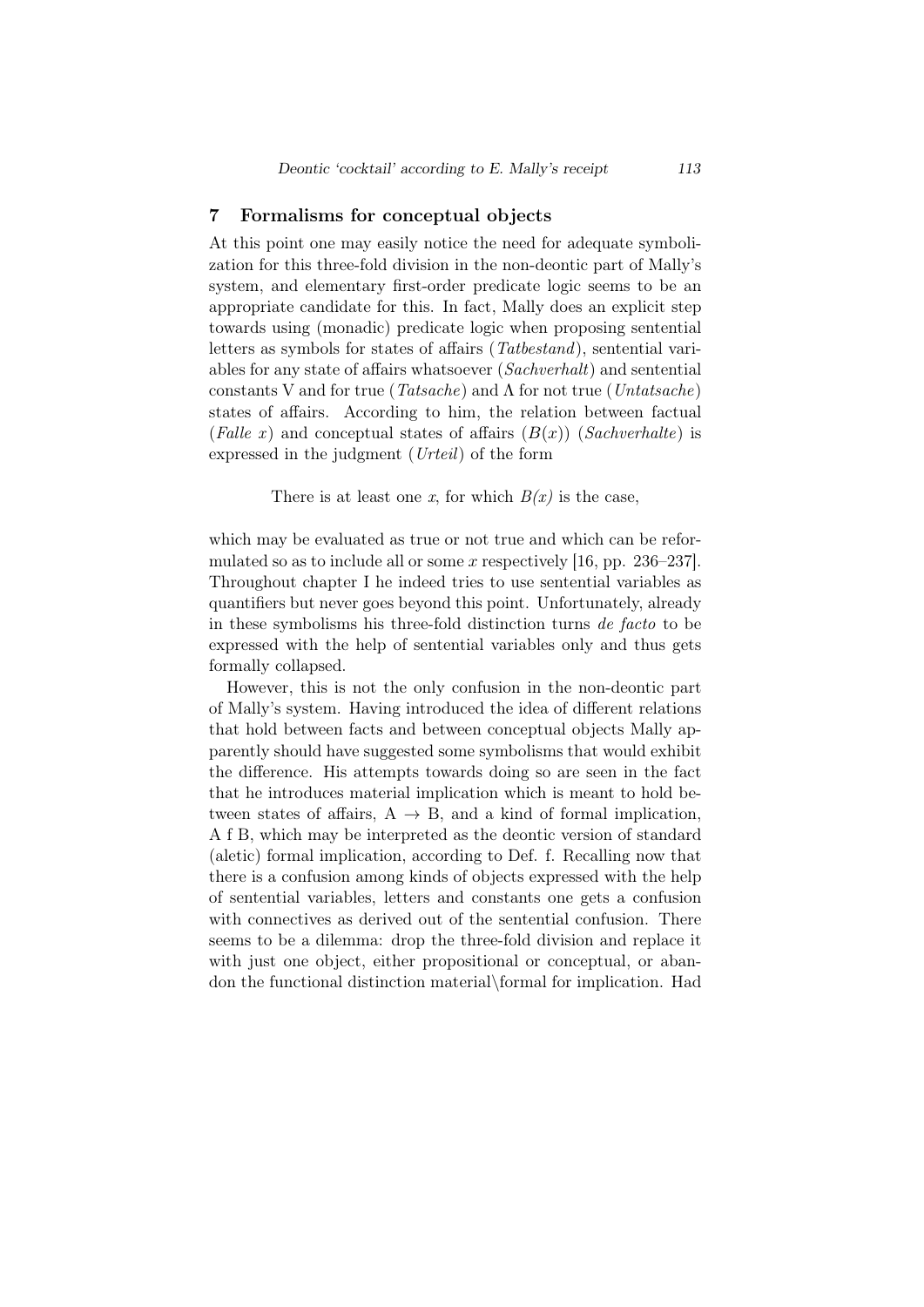Mally chosen either of the two lines for constructing the non-modal part of his system, this would have prevented it from the collapse just discussed. Disregarding the former and adopting the latter would result in a system of formal implication; following the opposite line, namely holding the former but not the latter leads to a first-order predicate system. Moreover, disregarding both gives a version of classical propositional logic which could have served as a basis for a kind of standard deontic logic. Mally adopts both in his system and this leads him to further confusions.

#### 8 Correct will as conceptual object

Judgments and volitions both refer to the states of affairs but they do so in a different way, says Mally in the Introduction of his book, and he proposes his Deontik as a theory of correct volition [16, pp. 233–234] as distinct from correct judgment which is studied in non-modal logic.<sup>10</sup> Mally believes that human volitions are also conceptual objects and they stem out of definite state of affairs, for what is being wished in them is nothing but some other states of affairs which can be true (*T atsache*) or not true (*Untatsache*) [16, p. 279]. These conceptual objects serve as the content of intentionally directed acts, for intentional acts are never deprived of their content. Because of the fact that there is always a conceptual object that is determined by some properties, human beings' volitions may be rationally vague and inconsistent in logical sense but this does not exclude a logical possibility for them to contingently realize [16, p.  $278$ ].<sup>11</sup>

Contrary to not true states of affairs their true counterparts are capable of having their factual instantiations and this is so due

 $10^6$ Even though Mally regarded many of his theorems as surprising, he thought that he had discovered an interesting concept of 'correct willing' (*richtiges Wollen*) or 'willing in accordance with the facts' which should not be confused with the notions of obligation and willing used in ordinary discourse. Mally's 'exact system of pure ethics' was mainly concerned with this concept, but we will not describe this system because it belongs to the field of ethics rather than deontic logic.'[12]

 $11$ <sup>t</sup>The improper will is an obvious demonstrative experience, for the improper ought that wants to be an equivalent to the true state of affairs seems itself to be so only indirectly, namely through the reasoning which points to something together with what out of which true state of affairs follow'.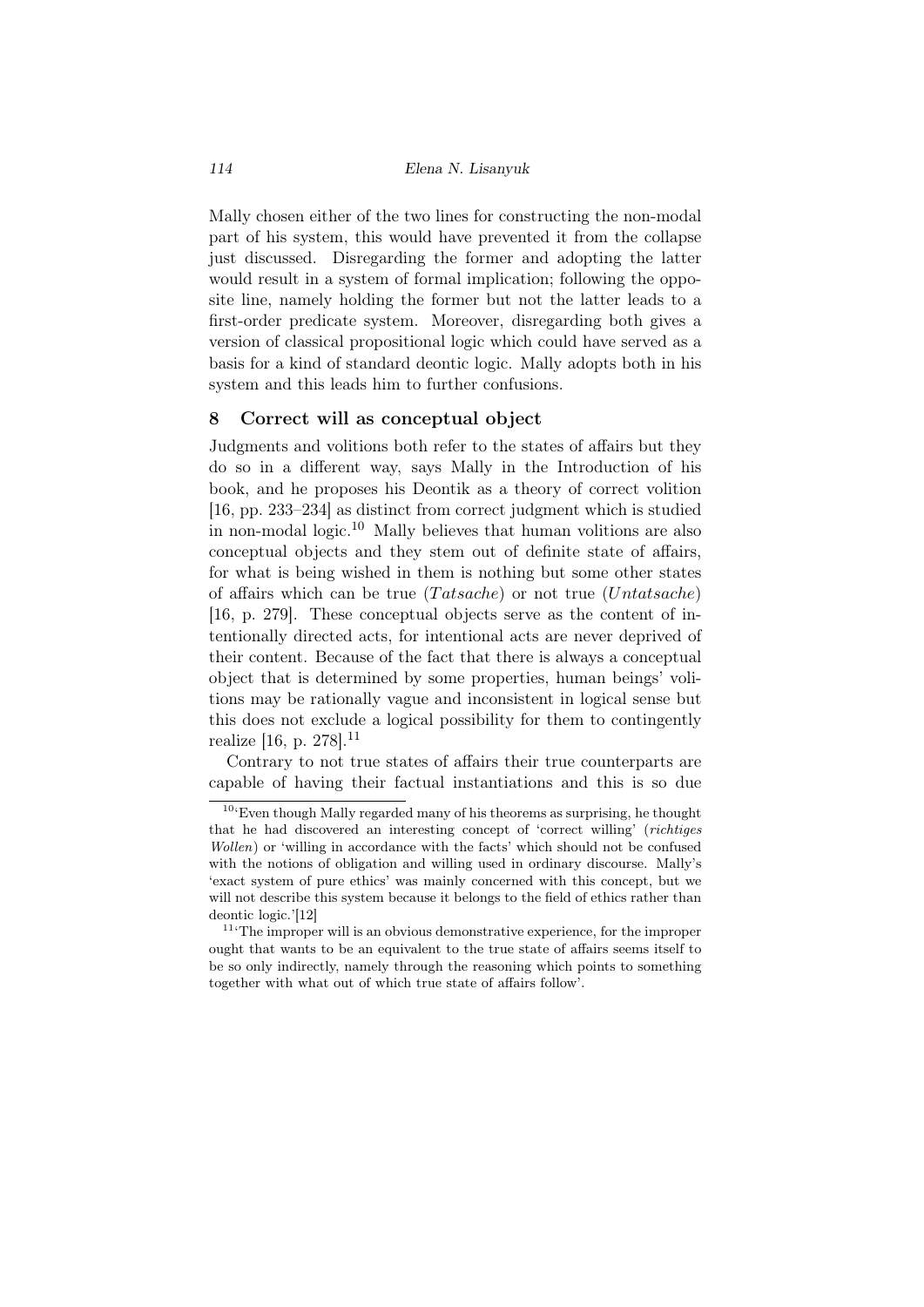to the fact that these conceptual objects are always complete and consistent. *'Inasmuch logic does pursue inconsistent propositions neither, so does not the Deontik in what concerns inconsistent and untrue obligations'* [16, p. 248]. Only the volitions that are complete and consistent may realize as true states of affairs. *'Consistency is the key property of correct thought (richtigen Denken) and right will'* [16, p. 244]. This is the reason why Mally holds the view that any correct volition should include all its implicates. In many places of his book Mally insists that his *Deontik* is a logical theory of correct volitions. This is also plain in his Axiom III and Theorems (6), (7), (9). Inferential totality of correct volition is echoed in Mally's idea of human responsibility [16, p. 273. Cf. note 4 above].

There are two other notable features of Mally's conception of willing: that it is agential, but impersonal, and that it is conditional, but in a very special way. Let us consider these properties in turn.

Mally proposes symbolism !A as 'A ought to be the case' (A *soll sein*) or as 'let A be the case' (*es sei* A) in the sense that A is a state of affairs which is being wished by someone [16, p. 241]. Many Mally's critics point to the fact that traditional deontic Osymbol — be it taken as a connective, or as a sentential operator –– is seldom read in this way [12; 10, pp. 5–6]. Mally's !A is agential, but impersonal and is goal oriented, but not action-dependent. Therefore, it is small wonder that deontic O-symbol is seldom read in the way Mally introduces his !A, for the two are originally meant to symbolize different entities.

Mally's !A explicitly points to an obligatory state of affairs and seems to reject being interpreted as an obligatory action. On the other hand, Mally uses his !A to express someone's volition which because of being desired becomes someone's ought rather than obligation. Mally's philosophical insights into the nature of volition (*Wollen*) show that it is because of the fact that a volition is always human volition it may become human ought in the sense that it performs as a goal for human conduct at issue [16, pp. 303–306]. It is in this particular agential sense that Mally's willing (*Wollen*) is transformed by an agent into a kind of its personal ought (*Sollen*) when choosing its particular strategy. Therefore, Mally's !A is much closer to the concept of agential choice and to an indeterministic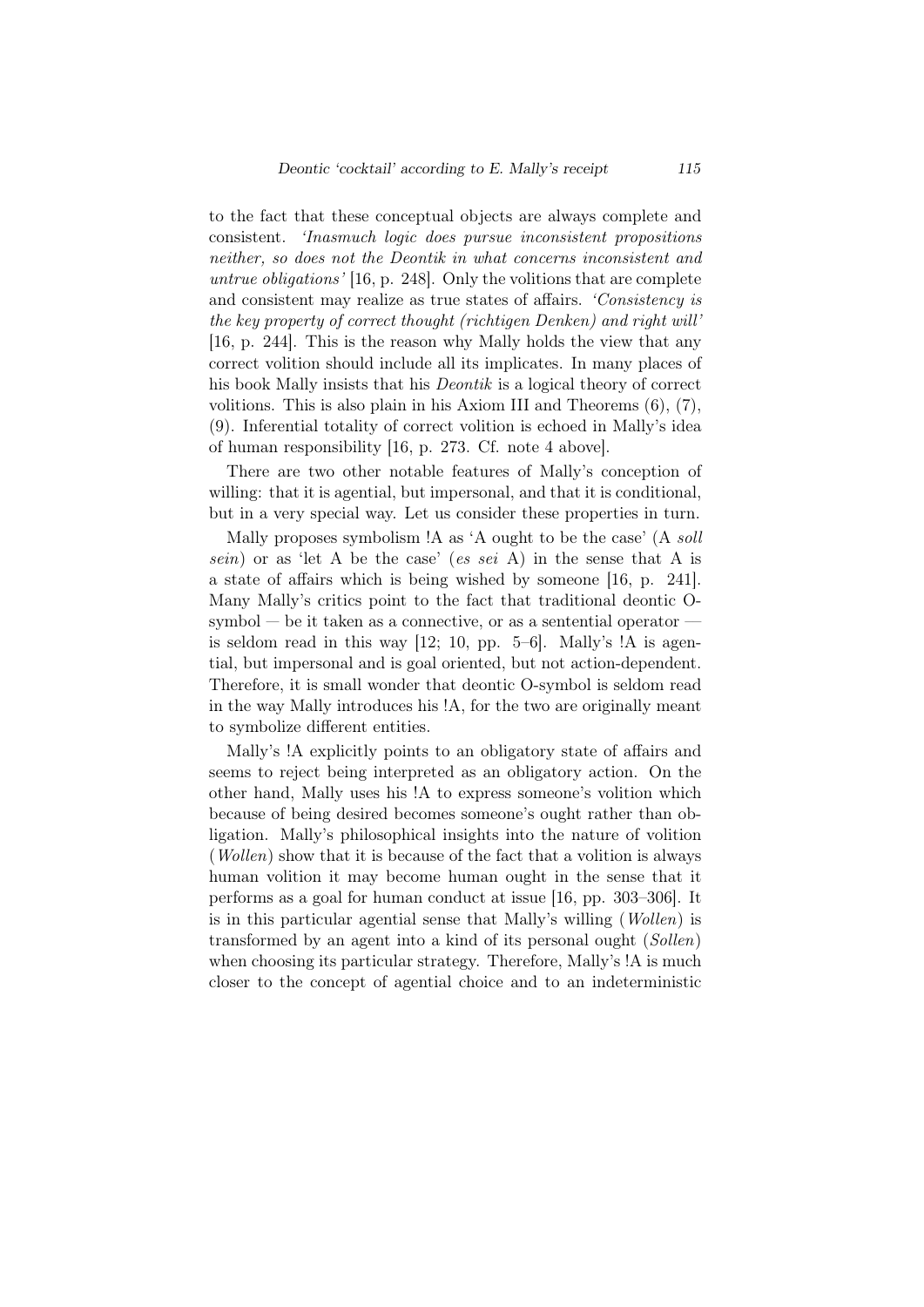interpretation of agential strategic goal of the kind suggested in *stit*-theories [11], or to what is understood by *tactics* in the deontic logic of A.S. Esenin-Volpin [1], then to deterministic obligations of the sort pursued the framework of the SDL and its developments. In fact, it may be shown that *stit*-reconstruction of Mally's *Deontik* is also possible with the help of some minor renovations to his system. This is why interpreting Mally's !A as standard O-obligation would hardly be the best choice.

From what has been said above concerning his concept of willing it is clear now that only correct volition may turn into agential ought. Def. f and Axiom III suggest that what is taken to be a formal condition for the volition is also should be regarded as a part of the intensional content of the volition at issue. In other words, logical antecedent of the desired state of affairs expressing the (pre)condition of the volition is also part of this volition. On the other hand, Theorem 5 says that correct volition is implied by any state of affairs whatsoever [16, p. 261]. Consequently, due to the ideas that correct volition is implied by any state of affairs and that it should include all the consequences of the desired state of affairs, the concept of correct volition results in unconditional and impersonal volition notwithstanding its start as conditional and human depending. In the beginning Mally uses distinct symbolisms to express ought and obligation: oughts as they are introduced by Mally in the first three postulates are different from obligations given in the Axioms V and IV.

In doing so Mally again starts with proposing important distinctions, namely, between agential strategic ought and conditional obligation, but because of his idea of correct volition which should not only imply all its consequences but its antecedents as well, he finally drops the distinction just introduced and arrives at an ill-formed mixture of the two. This confusion results in a problematic outcome that in his philosophical explanations Mally's volition (*Wollen*) is gradually transformed into ought (*Sollen*) [16, p. 276 and ff],<sup>12</sup> what apparently does conform with what he says when introducing

 $\frac{12}{\mu}$  terms of the will, it lies in the very sense of the volition, that to say that the desired state of affairs ought to be is to say that there ought to be any state of affairs in absence of which that which is desired may not happen'.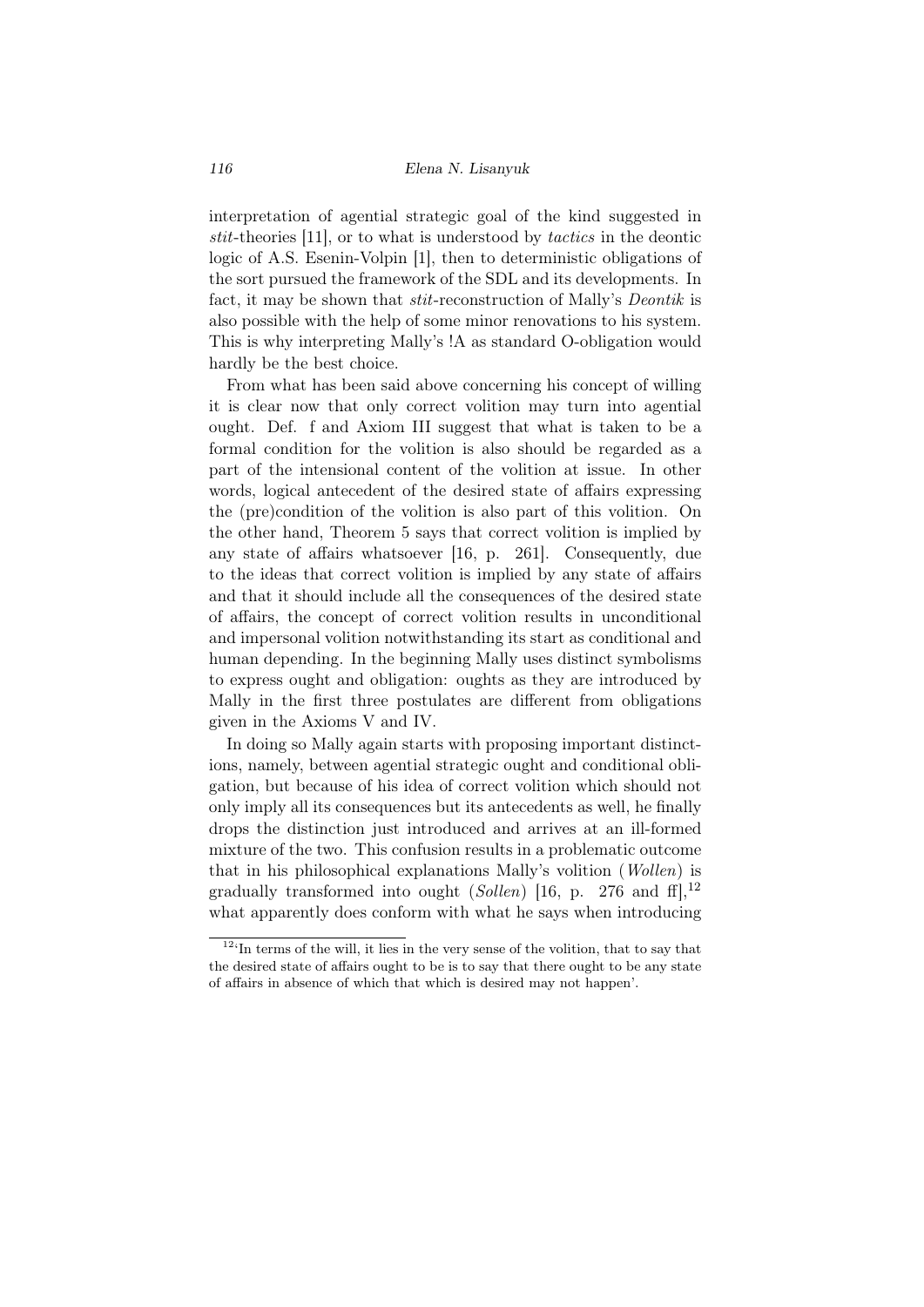his  $\mathbb{R}$  [16, p. 241]<sup>13</sup> in agential indeterministic perspective. But after that, when the idea that agential indeterministic ought is said to include all its consequents, but to follow to the state of affairs which has the predominant chances to happen,<sup>14</sup> things *de facto* go wrong and agential ought is turned into a sort of unconditional obligation [16, pp. 299–301, axiom IV].<sup>15</sup> Thus, at this point the distinction is corrupted. Mally is aware of these transformations and he notoriously purports to explain them by pointing to his idea that in order to be capable of being realized the volition should be complete and consistent, but this consideration does not help much here.

Having introduced his illuminative and fertile of further developments concept of agential volition !A, Mally could have subsequently developed a kind of indeterministic logic of norms, had he abandoned the idea that correct volition should imply all the consequents of itself, or keep to what is logically necessary, but he did not. On the basis of the same concept he also could have developed a kind of (non-agential) deterministic deontic logic, had he dropped the idea that correct volition should include all its antecedents, or stem out of the definite state of affairs, but he did not, too. Instead he preserved both and once again arrived at a collapsing confusion of ought and obligation in the deontic part of his *Deontik*. This is particularly the reason for his 'strange' Theorem 22 which yields yet more strange consequences.

<sup>&</sup>lt;sup>13</sup><sup>This</sup> ought, precisely the ought of the definite state of affairs, corresponds to the will as to a counterpart conceptual object: it describes the object, namely the state of affairs, to which the will is directed'.

 $14$ <sup>t</sup>This is how the judgment and the subsequent decision come to be correct: they are materially correct, if they both keep to the true state of affairs; they are formally correct, if they have been taken in the sense of the predominant possibility, therefore, have themselves proved to happen' [16, p. 300].

<sup>&</sup>lt;sup>15</sup><sup>The</sup> requirement of formal correctness, enjoining what is of man as a volitional essence requires and may be reasonably required: to satisfy the requirements of substantive correctness to the best of knowledge. The requirements of formally correct will specify an ideal: to fulfill the aim, which cannot be required as necessary proper, it is necessary to keep to these requirements rigorously and unconditionally' [16, p. 301].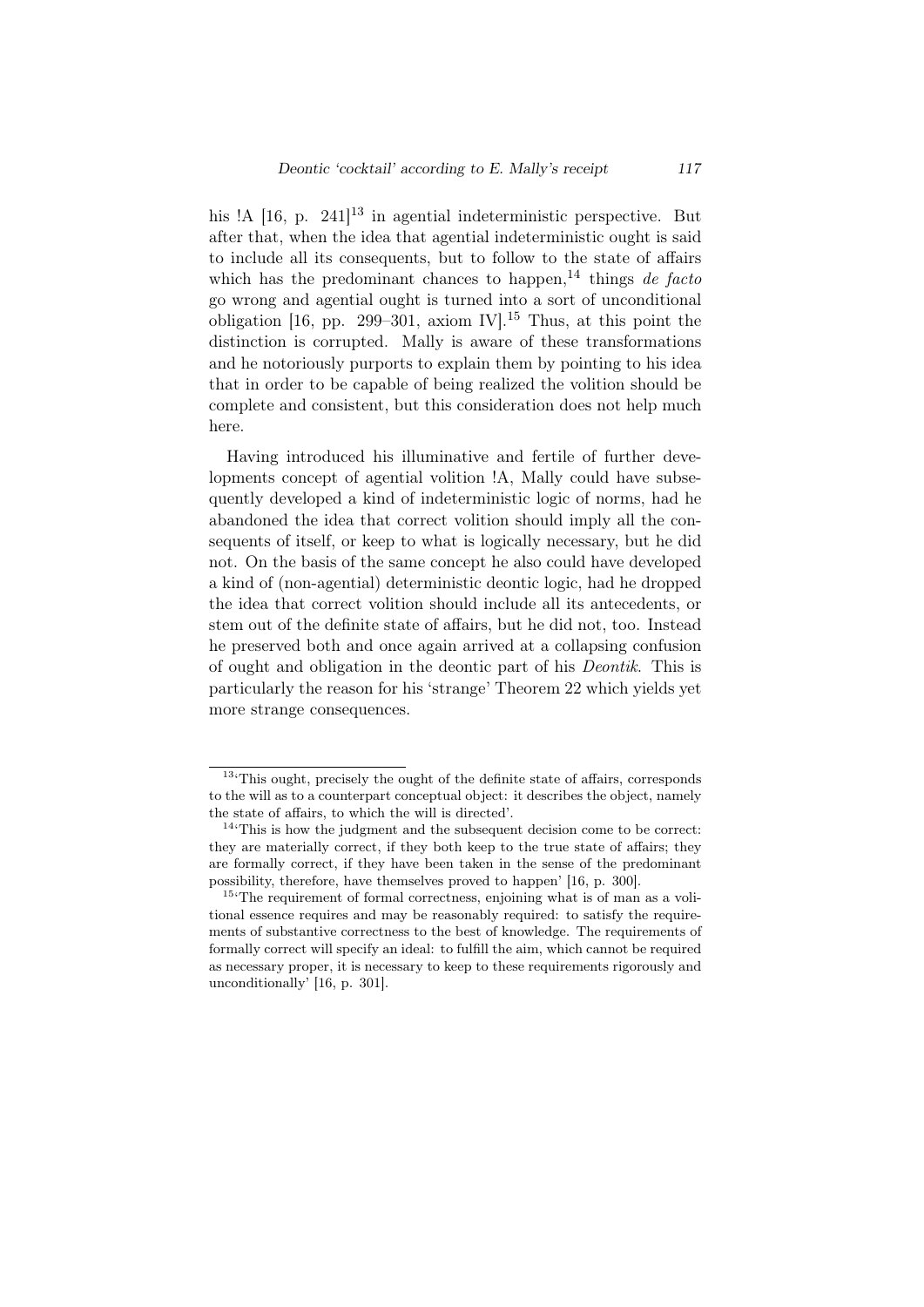### 9 Unconditional obligation

Apart from volitions Mally introduces another kind of obligation, unconditional obligation U (*das unbedingt Geforderte, das Sollensgemaesse*) which is seen as distinct from !A because of the fact that the latter is agential and conditional. Unconditional constant U and its negation *∩* seem to be very close to Kangerian Q-constant which is meant to express a normative code. The difference between Kangerian Q and Mally's U lies in the idea that Mally takes his deontic constant to refer to the obligatory states of affairs whereas Kangerian Q depict an actual normative code.

It is tempting to call the negation of U, *∩*, unconditionally forbidden (*das unbedingt Verbotene*). In some places of his book Mally occasionally does so [16, p. 296–297], but as a whole the notions of forbidden and permitted are not to be found in his book. The reason for this according to Mally lies in two important facts concerning the issue. The first is that unconditionally obligatory is a conceptual object and as such is necessarily applied to a state of affairs. The second is that unconditional obligation is agent-free, or agent-independent. The concepts of permission and prohibition seem not to belong to the domain of the *Deontik* which is seen as logic of correct willing. In this system, prohibition (*verkert*-U, *Sollenswidrige*) is just the counterpart of unconditionally obligatory and is not an object [16, p. 250].

When introducing his deontic constant U Mally speaks of a kind of positive obligation and its negation and he takes the former to be consistent and actual unconditionally obligatory state of affairs, though, perhaps, in his view of conceptual objects to say that a state of affairs is consistent and actual would be redundant. Unconditionally obligatory never implies what is incompatible to it, or its negation. Consequently, the negation of U, or *∩*, is principally unobtainable as a state of affairs because of its inconsistency. This leads us to the conclusion that it is not quite correct to take Mally's *deontic* constant *∩* as unconditionally forbidden of the same sort as unconditionally obligatory.

Agent-dependency is the background of the distinction between Mally's ought and (unconditional) obligation. He draws a borderline between obligation which he regards as definitive and independent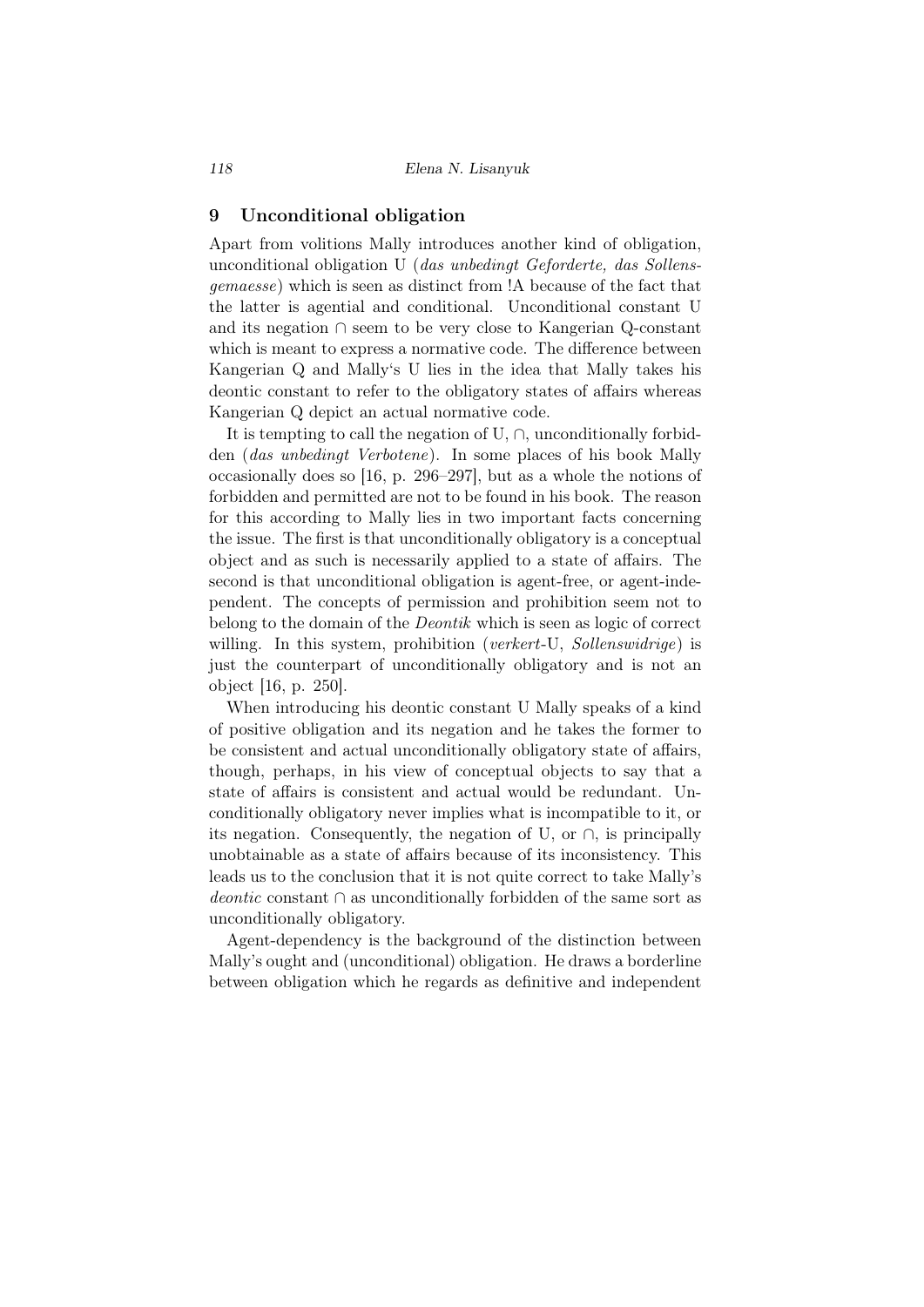of personal representations (*objective Bestimmtheit*) in the sense of (2) and ought which is an agential goal and thus may be vague and even inconsistent (*subjective Unbestimmtheit*) [16, pp. 280–281] in the sense of  $(3)–(4)$ . Axiom IV says that social agents in outlining the trends of their behavior take into account that there exist some (legal or moral) norms. This is not to say that these obligations exist independently of agents, but just that they are not agential ones.

In his purports to introduce a kind of deontologically understood obligation, Mally apparently falls into the trap which he has prepared for himself when diligently avoiding any semantic considerations and carelessly following his object theory. In the deontic part of his system (Axiom IV) Mally would like to propose an objectively interpreted obligation and for this reason he speaks of  $!U - 'uncon$ ditional demand as a principle of actuality of obligation (*Grundsatz der Tatsaechlichkeit des Sollens*)' *∃*U !U [16, p. 249] — not only as of existing independently of social agents, but just of the one that exist.

And the trap shuts. Indeed, his idea of true states of affairs as logically consistent conceptual objects taken together with the corrupted formal distinction between the conceptual objects which are capable of having factual instantiations and those that are not (see section 7 and note 9 above) results in that formally there is simply no room for any other kinds of conceptual objects to be taken as existing in the non-modal part of his *Deontik*. 16

Neither there is any in the deontic part of his system. Agential ought, when taken altogether with all its consequents in the deterministic way (see section 8 above), clearly overlaps with unconditional obligation. This is the philosophical background for Mally's 'most surprising consequences' (34)–(35), which follow out of his Theorem 22 [16, p. 269].

<sup>&</sup>lt;sup>16</sup>This is particularly why Lokhorst sees Mally's Axiom IV as redundant [12]. However, his suggestion to replace it with !U will turn Mally's unconditional obligation into unconditional agential ought.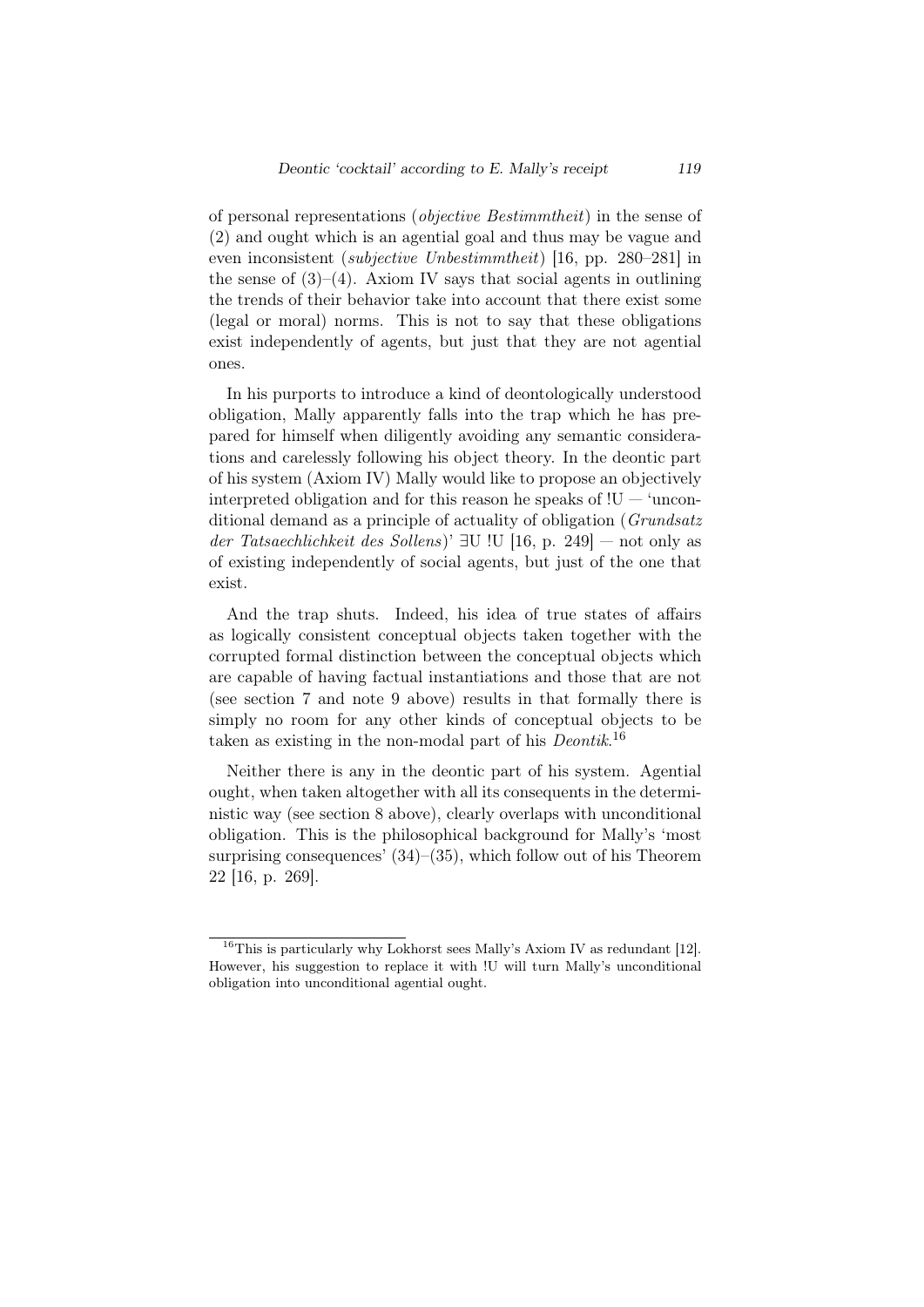## 10 Conclusion

In his *Deontik* Mally has made a number of powerful distinctions significant in what regards logic of norms. These are the distinctions between

a) Actual, or material, and intensional, or formal states of affairs;

b) Material and formal implications as holding in the case of two mentioned in a);

c) Agential ought and obligation.

All the distinctions are grounded in his object theory and have proved to be crucial to the development of the logic of norms after Mally. In 1926, the ideas of (a) and (b) were already known in the logical community [6], but he is apparently a pioneer of the idea of (c)-distinction which has started to be developed in the logical systems of norms in the last decades of the XX*th* century. Unfortunately, in his formalisms he got all the three distinctions confused and this led to the system's collapse. However, in the paper, more evidence is suggested to support the thesis that *Mally's pioneering effort deserves rehabilitation rather than contempt* [12].

## References

- [1] Esenin-Volpin, A. S., On modal theory, in Daniel A.Y. (ed.), *Philosophy. Logic. Poetry. Human Rights Activity. Selected Papers*, Moscow, Russian Humanities University Press, 1999, pp. 165–177 (in Russian).
- [2] Wright, G. H. von., Norms, truth and logic, *Logical and philosophical investigations*, Moscow, 1986, pp. 290–411 (in Russian).
- [3] Wright, G. H. von., On logic of norms and actions, *Logical and philosophical investigations*, Moscow, 1986, pp. 245–289 (in Russian).
- [4] Lisanyuk E. N., Deontic Logic, in I. Mikirtoumov, A. Miguonov, B. Fedorov (eds.), *Logic*, Moscow, Prospect Publ., 2010, pp. 377–424 (in Russian).
- [5] Lisanyuk, E. N., The Development of norms' representations in deontic logic, *Vestnik of Novosibirsk University, Series Philosophy*, 8(1):147–152, 2010 (in Russian).
- [6] Lisanyuk, E. N., The subject of logic and logical conception of object, *Vestnik SPBGU* series 6, issue 1, pp. 108–112, 2012 (in Russian).
- [7] Aquist, L., Deontic Logic, *Handbook of Philosophical Logic* 8:159–276, 2002.